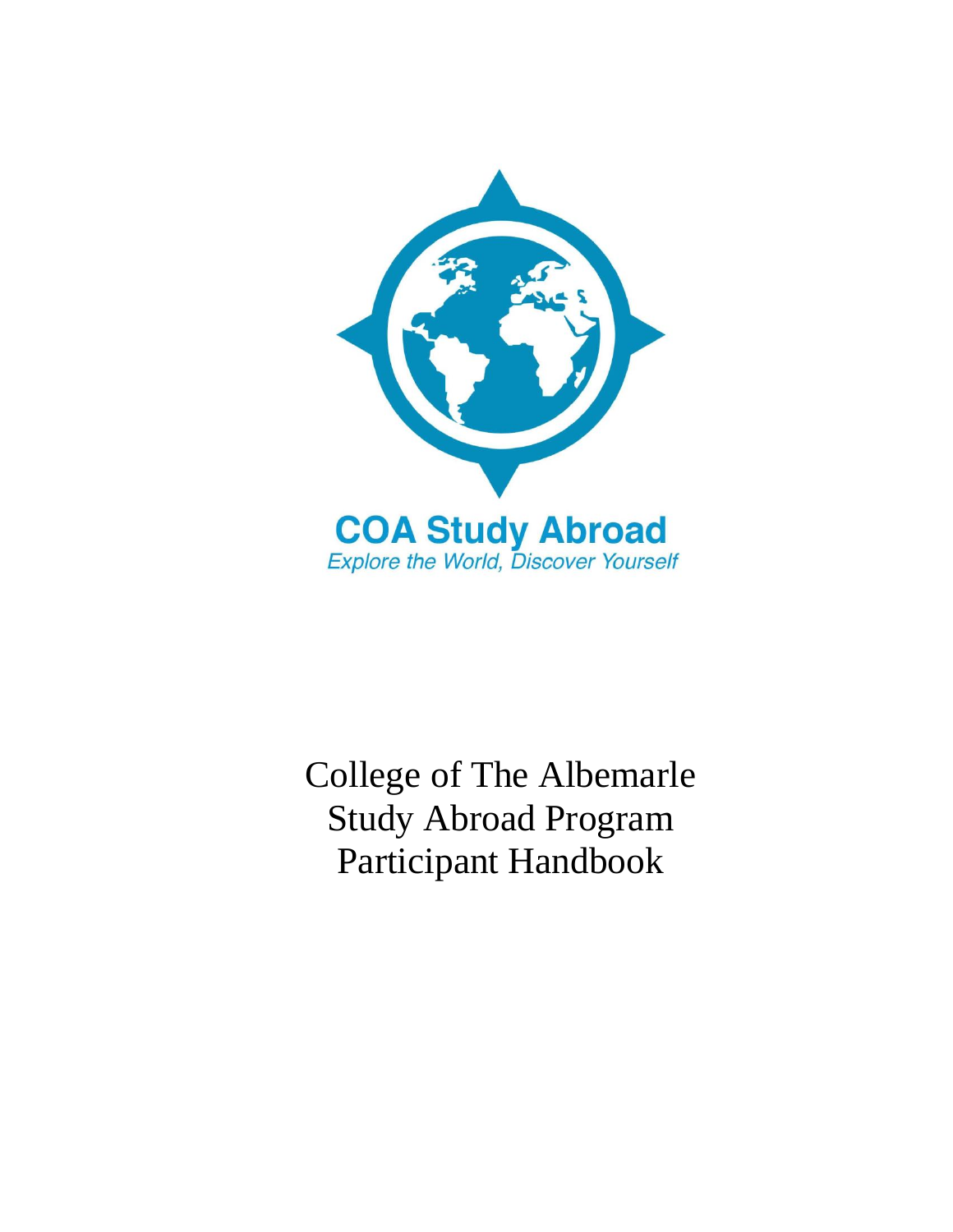# **Table of Contents**

| General Information                                                 | $\overline{2}$ |
|---------------------------------------------------------------------|----------------|
| <b>Program Requirements</b>                                         | 3              |
| <b>Conduct Expectations</b>                                         | 7              |
| Liabilities                                                         | 9              |
| <b>Health and Safety</b>                                            | 10             |
| <b>Sexual Harassment</b>                                            | 15             |
| Appendix                                                            | 18             |
| <b>Participant Application</b>                                      | 19             |
| <b>Medical Form</b>                                                 | 21             |
| Media Consent & Release Form                                        | 23             |
| Release and Waiver of Liability and Program Participation Agreement | 24             |
| <b>Student Conduct</b>                                              | 26             |
| <b>Suggested Packing List</b>                                       | 30             |
| <b>Emergency Contact Information Sheet</b>                          | 32             |
| Resources                                                           | 33             |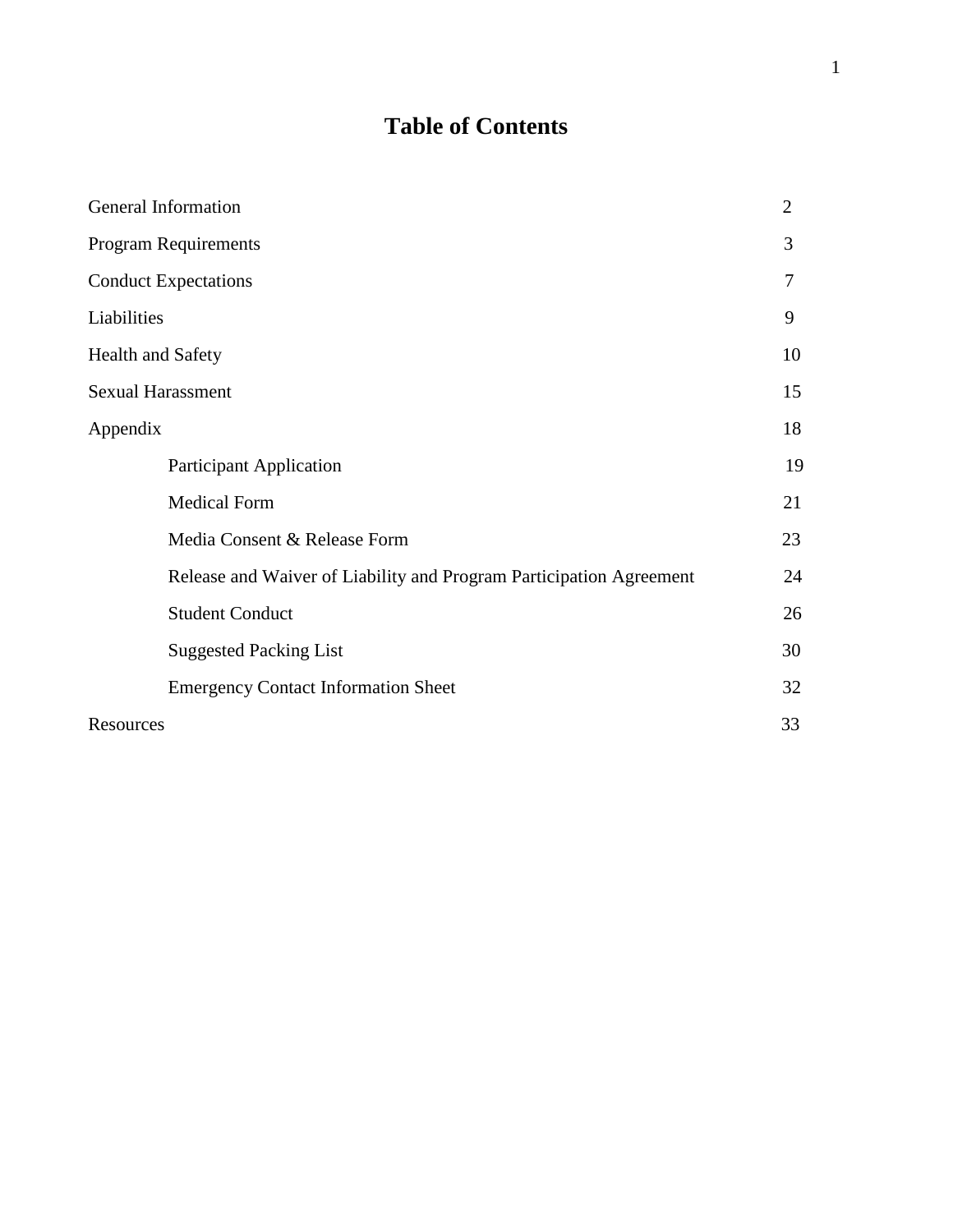# **General Information about the College of The Albemarle Study Abroad Program**

What is study abroad? It is an opportunity for participants to combine study with international travel. The Study Abroad Program at College of The Albemarle is a short-term travel abroad program. The purpose of the program is to create cultural understanding and awareness on an international scale.

COA's Study Abroad Program provides an opportunity for participants to learn about new cultures and people. In this ever-increasingly connected world, travel is a gateway to improved understanding and empathy for those who are unlike ourselves. Participants benefit from the many lessons study abroad can provide, both personally and professionally; today's employers and university programs often prioritize international experience when evaluating applicants.

The COA Study Abroad Program, furthermore, features High Impact Practices (HIPs) that benefit participants from many backgrounds whenever possible. These can include:

- $\bullet$  A learning community This is exhibited in the cohort concept of the program, both in preparatory coursework and through travel.
- Common intellectual experiences Coursework, travel, and service learning provide this to participants.
- Service learning Service learning occurs through volunteer activities such as tutoring and mentoring, or physical labor, and as a main component of the study abroad trip.
- Diversity/global learning Study abroad introduces participants to different cultures and global regions, showing them the effects of interaction and the interconnectivity of the modern world.
- Capstone project  $-$  A capstone would be the culmination of the program and application of the concepts learned, allowing participants to reflect on their growth, both academic and personal, over the course of study and travel.

The Study Abroad Program further fits within the North Carolina Global Distinction program hosted by the University of North Carolina-Chapel Hill World View Center. It is "a collaboration between NC community colleges and UNC at Chapel Hill to globalize the curriculum and increase faculty and student involvement in global issues, activities and dialogue through the implementation of a global distinction program."

Participants in this program must complete the following requirements in order to obtain certification on their College of The Albemarle student transcript that they are global scholars: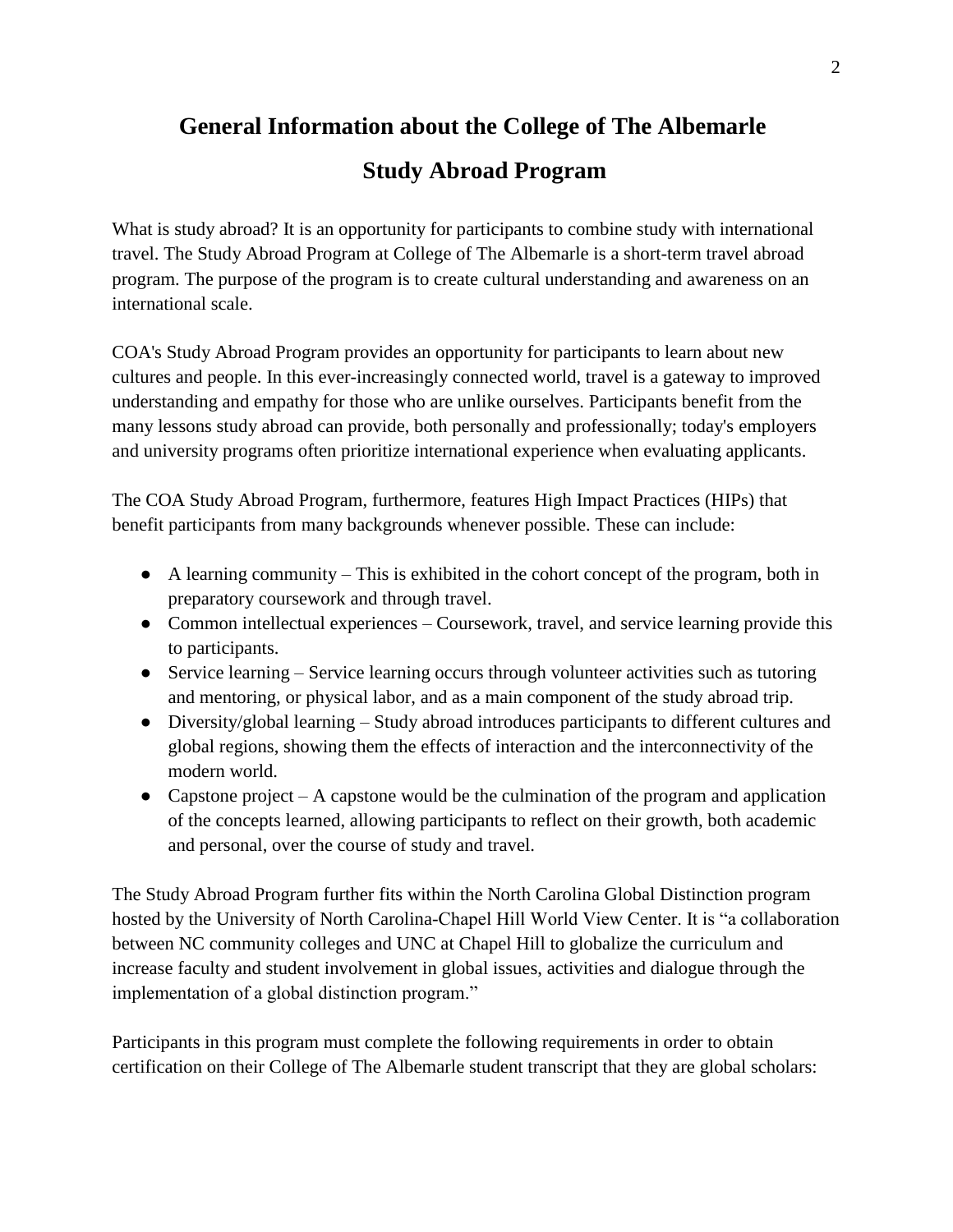- complete at least fifteen credit hours of globally intensive courses
- participate in eight international activities and dialogue
- gain global experience (thirty (30) hours of participation in either study abroad or a domestic intercultural experience)
- give a capstone presentation related to their global learning participation

The Study Abroad program provides in-depth training and preparation for all participants. It holds regular meetings throughout the school year prior to trips to discuss how to travel. Topics include packing requirements and limitations, proper storage of documentation and money, airport navigation, and safety procedures. In addition, all participants may be provided basic language guides for the host country when the host country's primary language is not English.

Participants form relationships with each other during these preparatory meetings and at fundraisers. Fundraisers are held each year to support student scholarships and help defray some of the costs associated with travel abroad. Matching funds are currently provided by the College of The Albemarle Foundation. Examples of fundraisers include yard sales, silent auctions, car washes, and raffle ticket and coupon sales. Fundraisers are planned and prepared by the participants in the program with the guidance of faculty trip leaders.

The program also shares information about travel to the COA campus and the community at large. This has included information tables, newspaper articles and interviews, and radio interviews. Participants are given many opportunities during their time working with study abroad to volunteer, fundraise, and coordinate with others.

Overall, by participating in the COA Study Abroad Program, individuals become well-rounded and well-educated in topics beyond the scope of a traditional classroom environment. They obtain skills in many areas that can assist them in their future endeavors and help them grow into the globalized community leaders of tomorrow.

# **PROGRAM REQUIREMENTS**

For a participant to travel with Study Abroad, they must meet the following requirements:

- Participant must have or obtain a valid U.S. Passport. If an International Student, then, proper visa and status must be in place before trip occurs.
- Participant must not have been convicted of a felony.
- Participant must obtain approval for participation in the program from the study abroad coordinator by completing the application form.
- Preference in admission to the Program and attached trips will be given to College of The Albemarle students.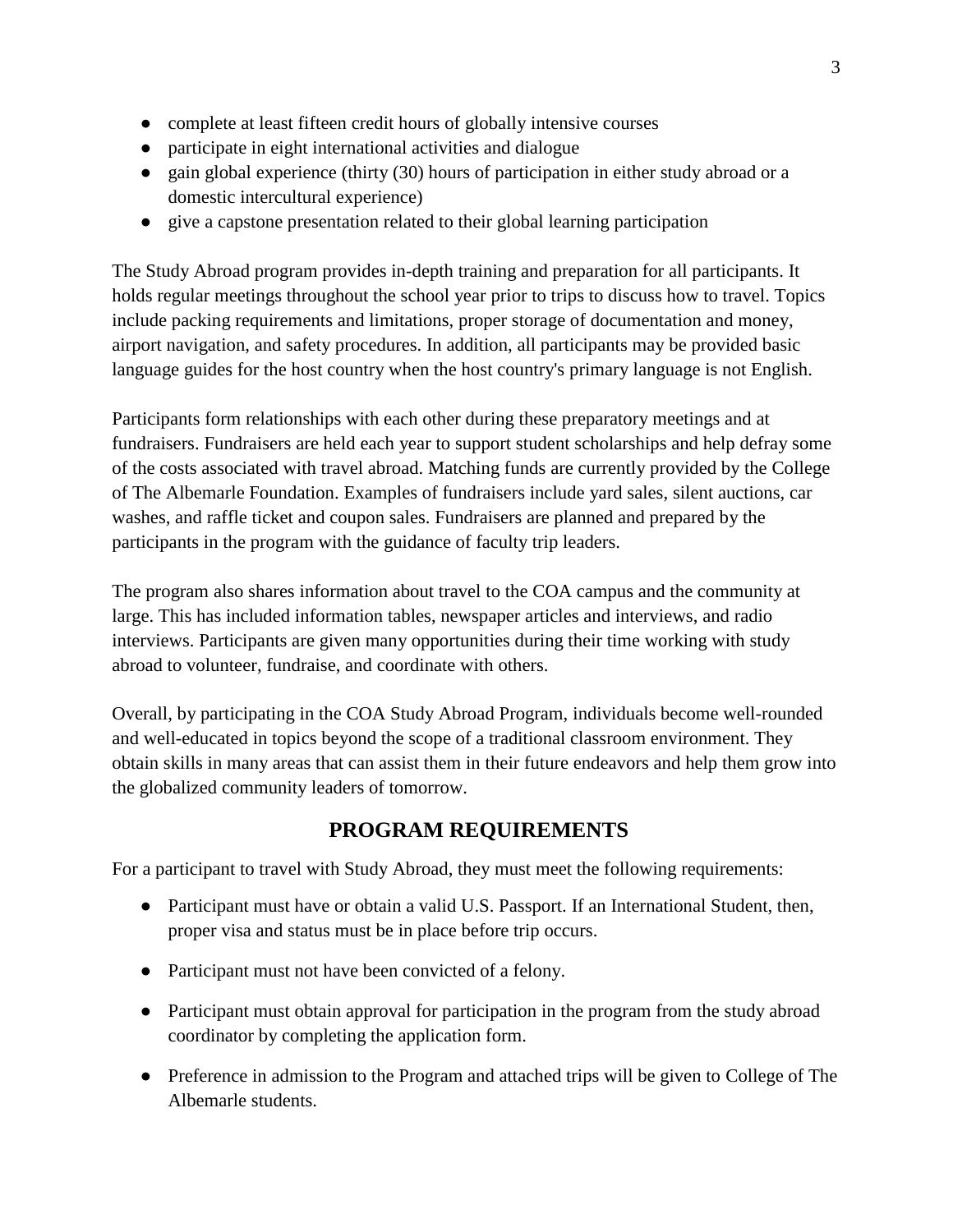Interested individuals should schedule an appointment with the program coordinator prior to the completion of an application for the program. During that meeting, prospective participants can be provided with an information packet about the program including costs and expectations of the program's participants.

# **AGE RESTRICTIONS**

Participants age 16 and above can apply for involvement in the Study Abroad Program if they meet the program requirements and have discussed their decision to travel with the program coordinator.

Participants should be at least 17 years of age *at the time of travel* to qualify as a candidate for the Study Abroad Program.

# **SCHOLARSHIPS**

Participants should also note that Study Abroad scholarships have additional requirements.

- Participants must be students at College of The Albemarle.
- Participants must complete at least 12 hours of academic credits at COA prior to the time of planned travel.
- Participants must have a minimum GPA of 2.5.
- Participants must complete required scholarship essay.
- Participants must actively engage in fundraising for the Study Abroad program.
- Scholarship recipients may be required to complete a reflection essay at the conclusion of the trip, speak at Rotary Club or other civic donor meetings, or help promote the program in other ways.

# **PAYMENTS AND EXPENSES**

All payments for travel are made directly to the travel company. Participants should assess their ability to pay the required amount prior to signing up to travel abroad with the program.

Tours differ in personal expenditures (e. g., tuition, food costs, extra events, souvenirs, etc.). Therefore, it is critical for participants to review the additional costs required for each tour with the program coordinator.

The participant is responsible for any debts or expenses incurred by traveling abroad with the COA Study Abroad Program. The program will **not** assume liability for participants' personal debts and expenses.

Participants choosing not to participate in group fundraising or not eligible for scholarships must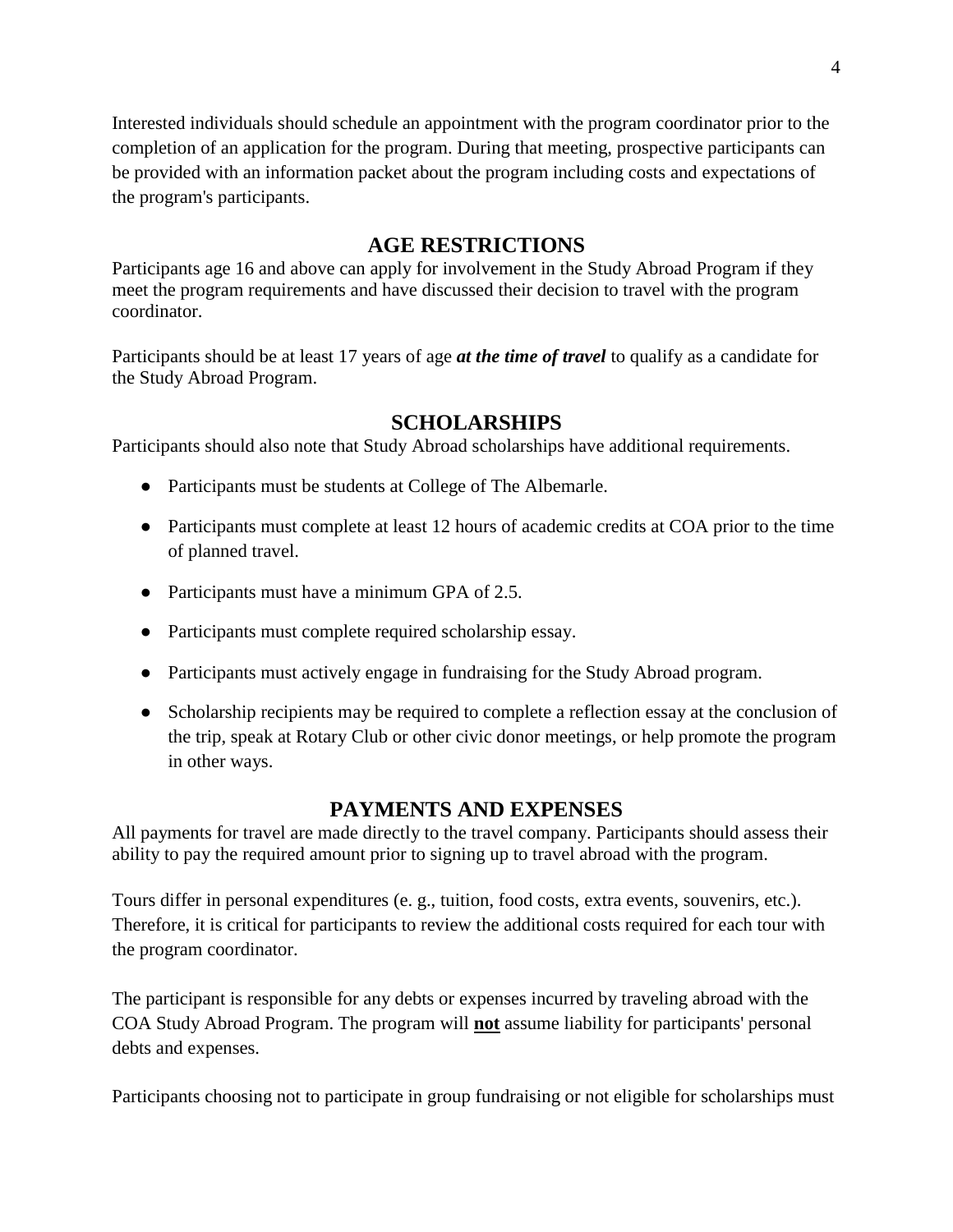pay for their portion of group funding as required. To assess this amount, participants should discuss their decision to pay these costs outright with the program coordinator.

# **WITHDRAWAL PROCEDURES**

To withdraw from the program prior to travel, the traveler shall notify the program coordinator and contact the tour company.

Refunds may be available for participants who withdraw from the program. The amount of refund is determined by the cost of the travel, the level of travel insurance the participant has selected, and the time frame in which the withdrawal occurs in reference to travel.

All participants are **required** to obtain travel insurance through the tour company. The Travel Protection Plan Plus is the required level of insurance.

Travel insurance may also cover lost luggage and medical expenses incurred during travel. Travelers should consult the policy offered.

# **DEADLINES**

The final deadline to sign up for a study abroad tour is generally December of the year prior to travel, especially for trips that occur over the college's Spring Break. However, it is recommended that participants sign up prior to this date to assure a lower overall price. Early enrollers may qualify for travel company scholarships and discounts.

Payment deadlines are set by the travel company. Participants are responsible for checking their account balance and coordinating payments on time with the travel company.

# **PRE-DEPARTURE PLANNING**

To prepare for travel abroad, participants are expected to attend meetings during the year prior to travel. These workshops cover a variety of topics that assist participants in preparing for their travel abroad, but vary in content from year to year depending on the travel destination. Topics discussed include:

- Passports and other required documentation
- Health requirements, including vaccinations
- Travel safety
- Financial requirements and currency exchange
- Communication while abroad
- Effective packing (a packing check sheet is provided before travel)

Meetings with participants may be based on the availability of the participants. Additionally, email is used to share information with participants.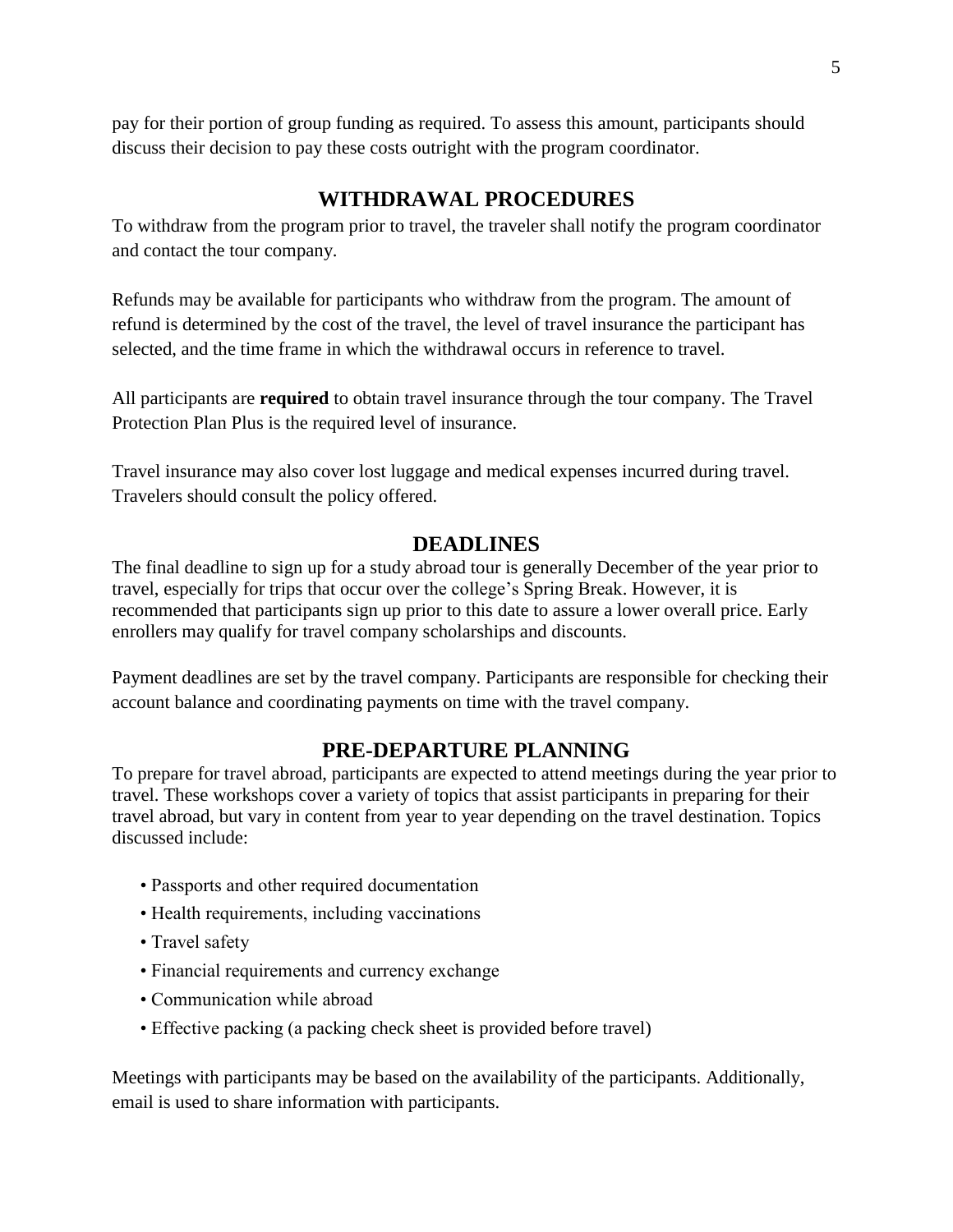A copy of each participant's emergency contact information and application is given to the program coordinator or other responsible party prior to tour departure.

A color copy of each participant's passport and information concerning medical and allergy needs and accommodations must be submitted to the program coordinator prior to tour departure.

#### **BAGGAGE**

Participants need to check with the airline prior to departure regarding baggage restrictions and possible fees.

**Please remember that you** are responsible for **your** luggage. At **every** transfer point, be sure that you have all of your belongings. Never leave your belongings unattended! **Do not pack your passport in checked luggage**. Your passport should be easily accessible. Also, do not pack any money, jewelry, cameras, or expensive electronic equipment in your luggage. Carry these with you.

#### **PASSPORT**

While abroad, participants are required by local laws to carry identification with them at all times. They should not, however, carry their passports with them unless the situation specifically requires it. Instead, they should carry a photocopy of the passport and any other relevant documents. Note: replacing a lost U.S. passport overseas typically costs in excess of \$200.00 U.S. It also requires considerable time and effort to obtain on the part of the participant and chaperone, especially if not near a US Consulate. In short, it can easily blight the whole travel experience.

#### **TAKING MONEY ABROAD**

The Study Abroad staff strongly encourages participants to consider several methods of accessing and bringing funds to their study abroad site. ATM cards may be "eaten" by certain machines; credit cards may not work for an unknown reason, etc. Make sure you have a "backup" plan for the methods selected.

**Personal Checks**: It is virtually impossible to cash personal checks abroad. Travelers should **not**  expect to cash personal checks abroad.

**Plastic** (Credit Cards and ATM Cards): Automatic Teller Machines (ATMs) are available overseas. Participants should make sure they are able to check the account balance. Most banks will charge a fee to use ATM in international locations. They also typically charge a conversion fee for currency exchange. Participants should plan on bringing both an ATM card and a credit card. The credit card could be reserved for "emergencies." Many foreign banks will give cash advances in local currency charged to the major credit cards. Check with the bank and/or credit card company for a list of banks and ATMs in the study abroad site. **Participants should inform**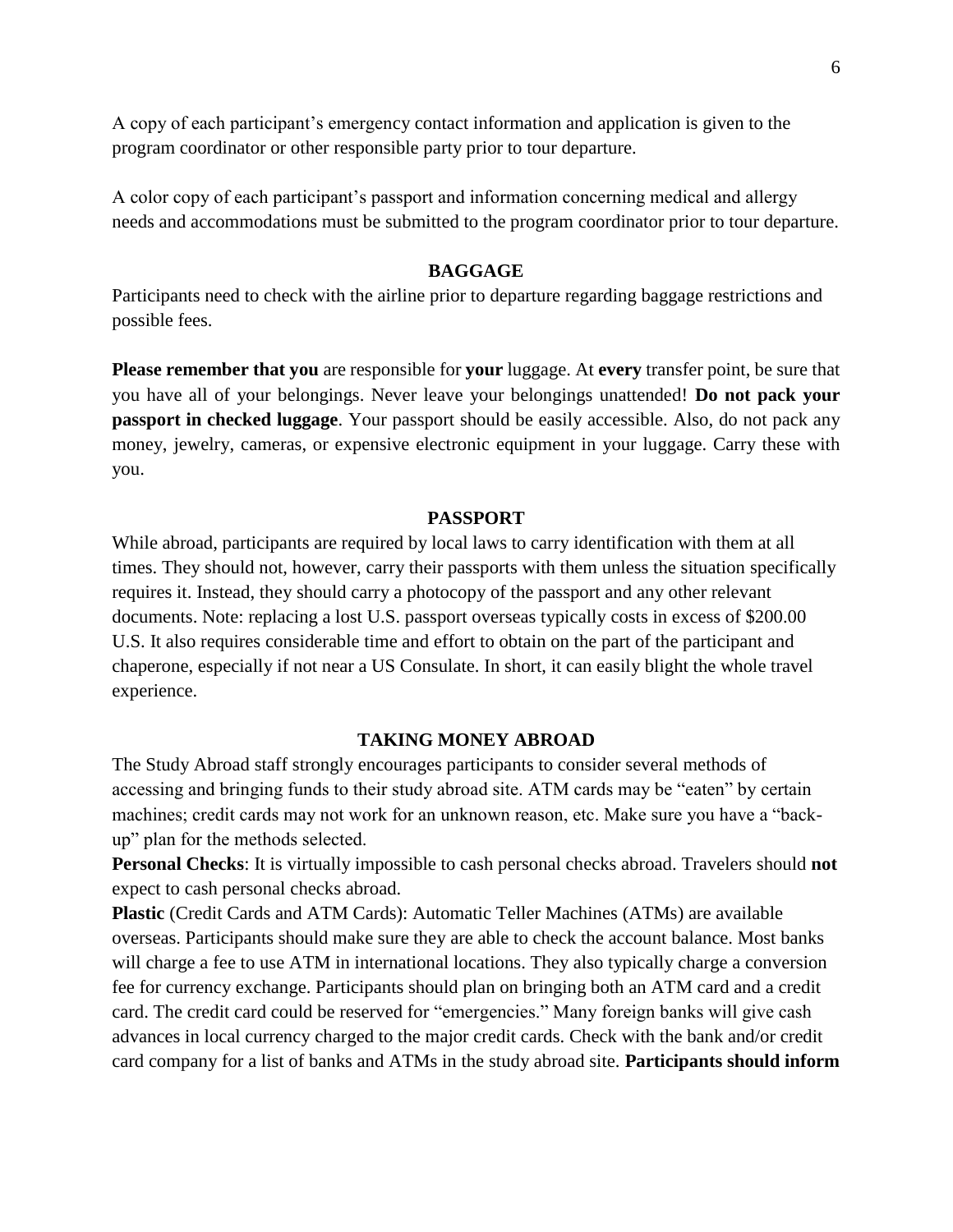**their bank and/or credit card company if they are planning on using their card overseas to prevent them from being suspicious of fraudulent card usage.** Don't forget the PIN number.

# **CONDUCT EXPECTATIONS**

1. Participants will maintain eligibility requirements for the program while enrolled in the program.

2. Participants will sleep in their designated rooms.

3. Participants will not access the belongings of others without permission.

4. Participants will be courteous to others.

5. Participants will listen to and follow the instructions of the tour director and tour leaders on the tour. Likewise, participants will heed the instructions and warnings of additional tour guides and facilities visited on the tour.

6. Participants will participate in all planned tour activities.

7. Participants will use the buddy system. No participant is to leave the hotel or other travel location on their own.

8. Participants will not use dating applications or other meet-up methods while on tour.

9. Participants will not get any piercings, tattoos, or other body modifications while on tour.

10. Participants will act in a manner that represents themselves, their college, and their country appropriately.

Further information on participant expectations can be found on the Participant Conduct Form in the Appendix.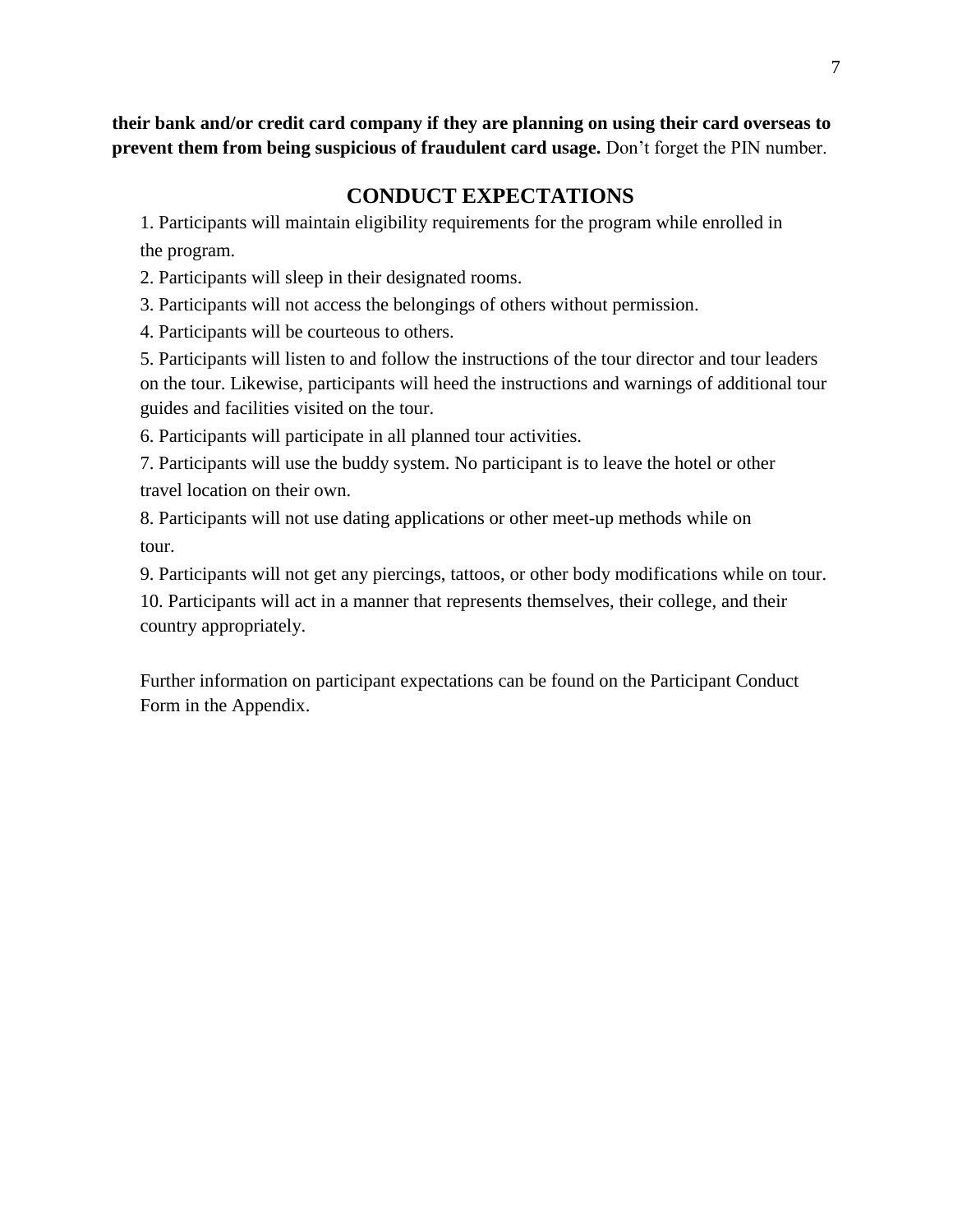#### **CONTROLLED SUBSTANCES**

While studying and living in another country, participants are subject to the laws of that country. This applies especially with regard to the use or sale of controlled substances, i.e. drugs and alcohol. The use and sale of drugs is illegal and can result in severe penalties. A U.S. passport will not protect anyone from arrest or detention. Furthermore, the judicial procedure in many countries provides for lengthy investigatory detention without bail and the U.S. embassy will not be able to assist you to a great extent. While local customs and laws regarding alcohol use vary greatly, there are laws and ordinances regarding its abuse. It is the participant's responsibility to familiarize him or herself with these laws. It is the responsibility of each individual to understand the gravity of any violation of local laws, legal requirements, or behavioral norms when in another country. Copies of the U.S. Department of State "Consular Information Bulletins" containing information on penalties for violation of local laws are available on the Internet. [\(http://travel.state.gov\)](http://travel.state.gov/)

It is the policy of the Study Abroad Program that any illegal drug use or the abuse of alcohol while abroad will result in disciplinary sanctions, up to and including immediate dismissal from the program. Such actions not only affect the individual, but also puts others in the group and the entire program in jeopardy. Such actions may also result in campus judicial proceedings against the offending individual(s).

# **PARENTAL NOTIFICATION POLICY**

The College and the Study Abroad program recognize participants' developing independence, responsibility, and accountability. However, the VPSSEM or their designates has the authority and reserves the right to notify parents or other guardians in the following circumstances and conditions:

**Emergencies:** The College reserves the right to notify parents or guardians, regardless of age, status, or conduct, in health and safety emergencies, hospitalizations, or when in our judgment, the health or well-being of a student or others is or may be at risk.

**Participants Conduct Overseas:** The College reserves the right to inform parents or guardians of participants when:

- That participant's behavior has been the cause of a disturbance to others on or off campus.
- That participant's behavior has been the cause of a disruption of other students' education.
- That participant's behavior caused or had the potential to cause harm to persons or property.
- That participant's behavior led to an arrest in which the student was taken into custody.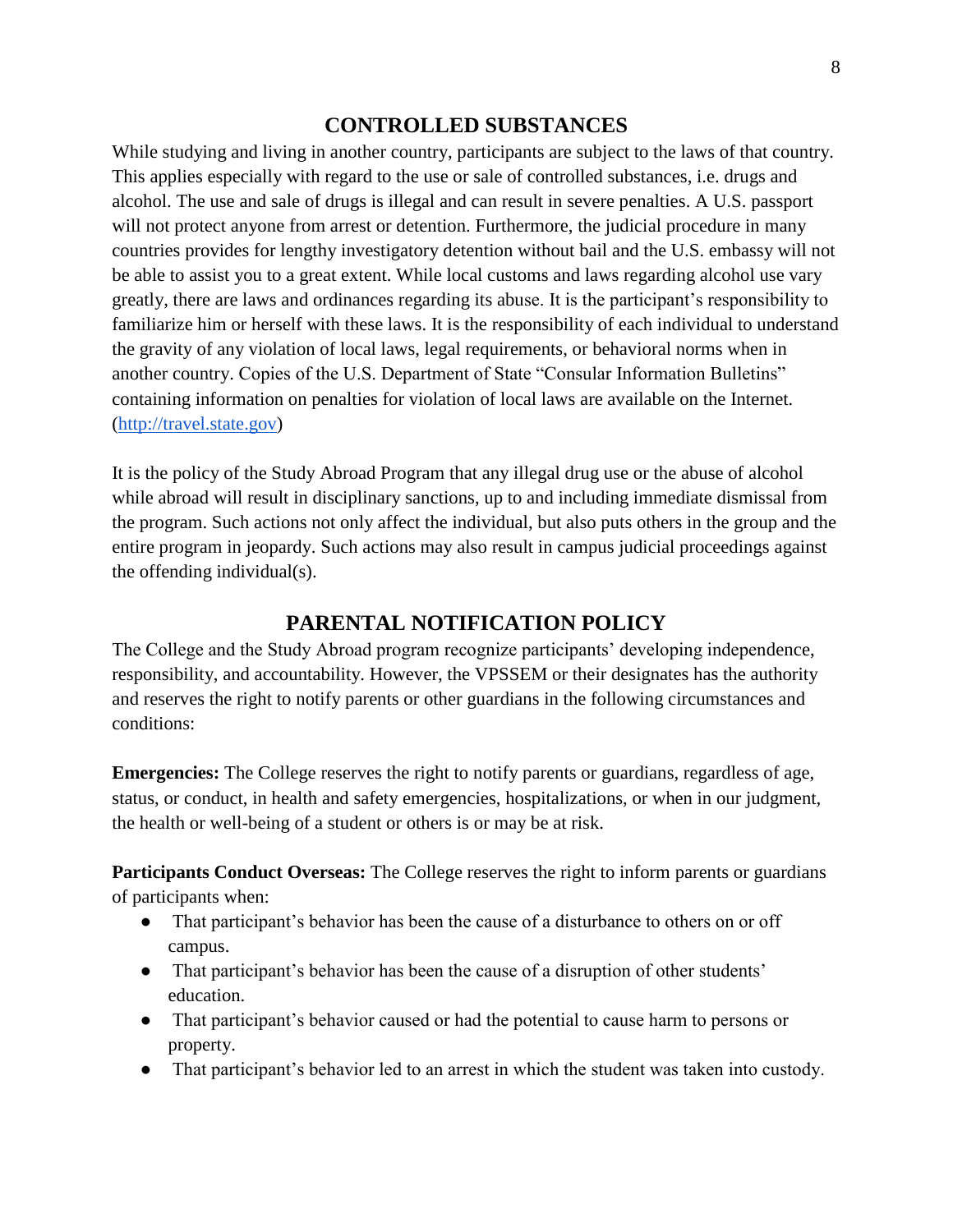- That participant's behavior resulted or could have resulted in the student being removed from study abroad.
- That participant's behavior affected his/her ability to fulfill the essential functions of a student.
- The participant has demonstrated a pattern of unacceptable disruptive behavior, even if these incidents are minor.
- The participant has become physically ill and/or required medical intervention as a result of use/abuse of alcohol and/or drugs.

Whenever possible, participants will be informed that a parental/guardian notification is planned so that they have an opportunity to discuss the issue with their parents/guardian directly.

# **LIABILITIES**

Travelers participating in the Study Abroad Program are subject to the liability clauses of both the College and the tour company hosting the tour associated with the program.

Travel insurance is provided through the tour company hosting the tours associated with the program. Students are required to obtain travel insurance.

It is the participant's responsibility to inform the program coordinator of medical conditions and allergies prior to travel. Participants are responsible for bringing any required medications needed during the time of travel. Prescription medications should be packed in the original prescription container or packaging with the participant's name on it while on tour. Any participant who requires medical equipment and potentially questionable prescriptions (such as narcotics) should also travel with documentation from their medical professional.

Tour companies hosting the tours associated with the program may provide accommodations for participants with food allergies. Participants should contact the tour company to discuss allergy and medical accommodations.

All participants are required to read and sign the Release and Waiver of Liability and Program Participation Agreement for College of the Albemarle Study Abroad Programs (see Appendix).

By registering for a tour via the Study Abroad Program, participants understand they are signing a liability waiver with the hosting tour company. Liability information for tour companies is available for view on the tour companies' websites and from the COA Study Abroad Program coordinator.

All participants are asked to sign the COA Media Consent & Release Form (see Appendix).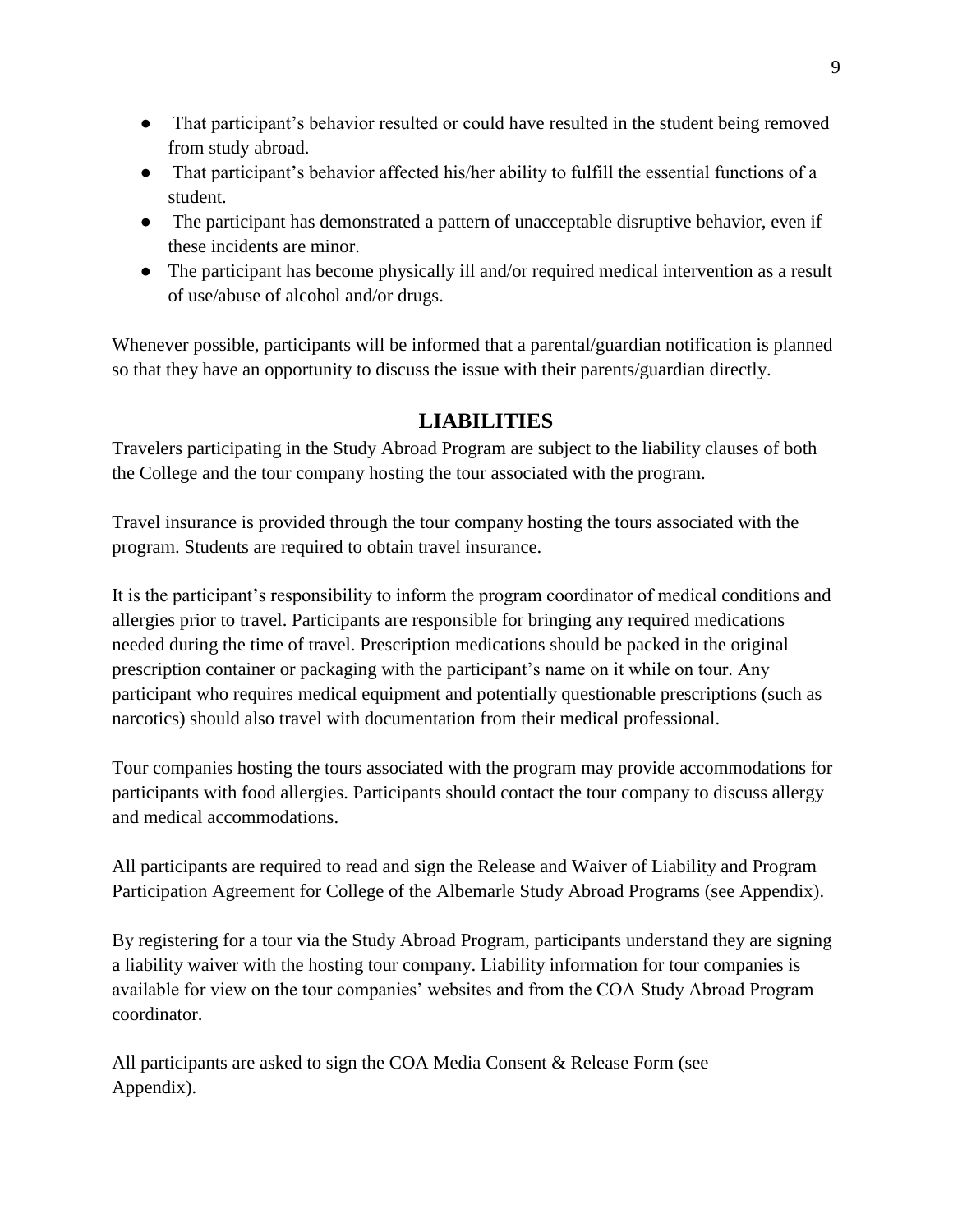#### **HEALTH, SAFETY, AND EMERGENCIES**

#### **Providing Health Care**

Travel abroad can bring out a variety of minor illnesses and ailments—and medical catastrophes are always possible. Faculty/administrative leaders should not perform the function as the group nurse or medic. However, one should be prepared to direct participants to appropriate sources for health care advice and be familiar with the local health care delivery system, as well as how participants may obtain routine health remedies. Under no circumstances should the leaders serve as "in-house pharmacist" by dispensing any kind of over-the-counter medicines or medical counsel. The pre-departure orientation on health issues should have informed participants about bringing their own supply of whatever they might need. On-site orientation can provide an overview of how to treat minor health problems locally and what to do in the case of emergencies. The location of the program is naturally a major factor in the health risks participants may encounter. In all cases, health and medical care are important topics to be discussed. If a participant becomes ill during the course of the program, they must inform on-site staff, so that an informed decision can be made regarding treatment. While the program does not realistically expect participants to inform leaders of every cold or upset stomach, ailments which do not disappear in a few days should be reported. Prompt treatment may eliminate the need for hospitalization. In most cases—e.g., colds, the flu, sore throats, and minor ailments—there is likely to be satisfactory treatment at local hospitals and clinics, again, depending on the location. In the event of more serious injuries or illnesses, the faculty/administrative leader should be prepared to accompany the participant to a medical facility for care, having made prearrangements for someone to take over the leadership role in the interim. It will be important to ensure the participant, if able, can communicate effectively and understand the medical options and instructions.

It is COA policy to inform parents/guardians immediately if situations arise in which extensive medical treatment is required. The faculty leader will be responsible for communicating any serious medical events to a designated Study Abroad staff member.

#### **IMMUNIZATIONS**

Most immunizations are not *mandatory*, but provide valuable protection; therefore, it is highly recommended that participants remain up to date in their immunizations prior to departure.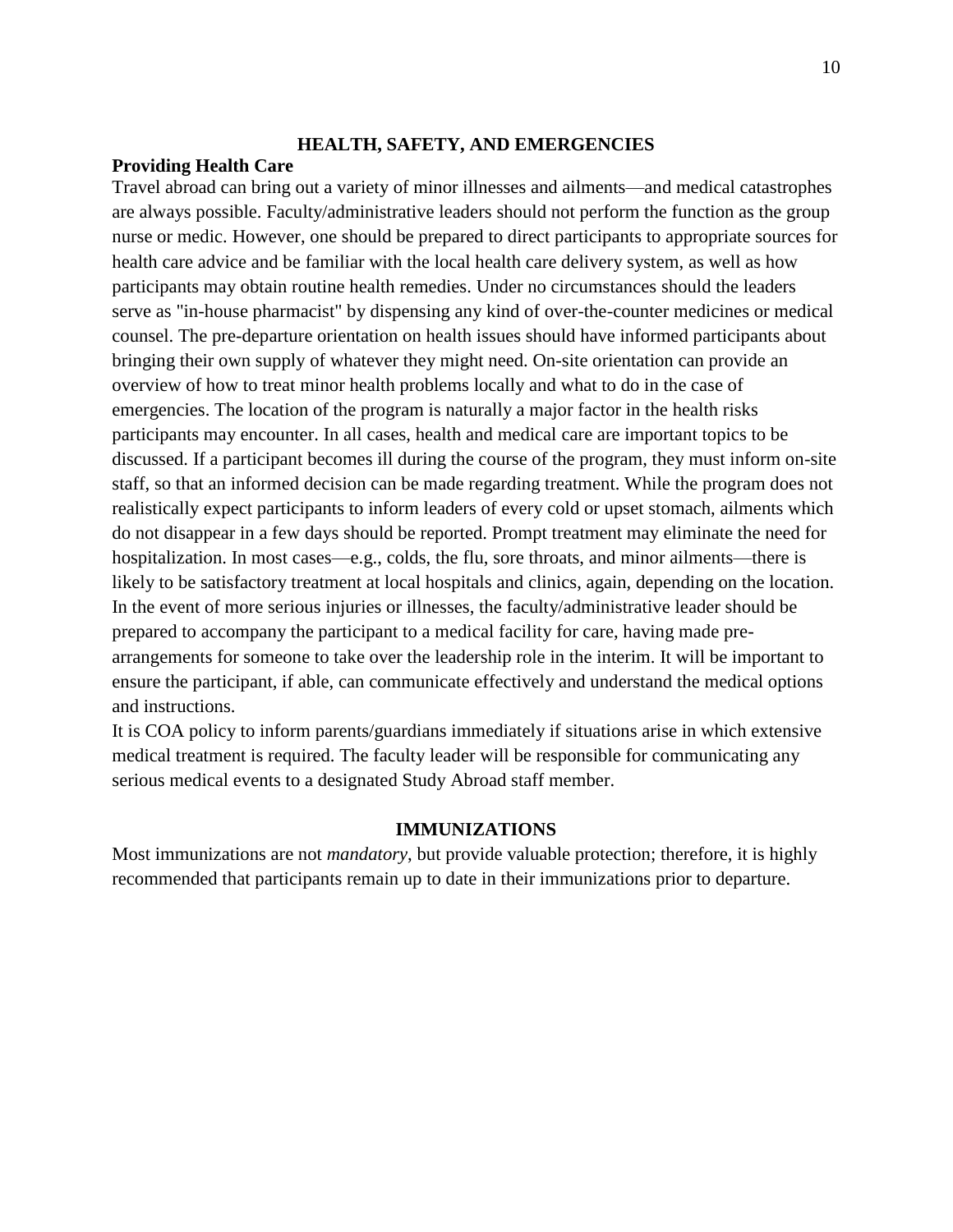#### **GENERAL IMMUNIZATION RECOMMENDATIONS**

The US Centers for Disease Control (CDC) has an excellent website with information for travelers about recommended immunizations and possible health issues in travel destinations worldwide. [\(https://wwwnc.cdc.gov/travel/page/travel-vaccines\)](https://wwwnc.cdc.gov/travel/page/travel-vaccines) They recommend the following immunizations all travelers: Tetanus-Diphtheria-Pertussis (Tdap) MMR Hepatitis A Meningococcal Varicella (chicken pox) Influenza

For more details on a particular travel destination, please consult the website listed above.

#### **PRE-EXISTING MEDICAL CONDITIONS**

Any participant who will be on medication regularly, has a chronic medical condition, or may need medical services or doctors while abroad, should make an appointment to see the Study Abroad Director. Please schedule this appointment in a timely manner so that appropriate arrangements can be made with the program abroad.

#### **PRESCRIPTIONS**

Participants, who take prescription medications, including anti-malarial medication, should carry an adequate supply for the duration abroad in the original container with their name on it. The Study Abroad staff cannot deliver medication to participants abroad. Family members will be unable to mail medication to participants abroad. Mailed mediation (even if sent by a private carrier such as FedEx or DHL), will be confiscated by customs officials. Please carry a card, tag, or bracelet that identifies any physical condition that may require emergency care. Participants who may not be able to obtain enough medication to take them for their program may have a health care provider give a summary of the conditions and treatments (including the medications prescribed) for the condition. Upon arrival, participants may schedule an appointment with a local physician and receive a local prescription that may be (re)filled at a local pharmacy. Participants are still encouraged to carry at least one month's worth of medication. Participants in programs in Central or South America, Asia, Africa or sections of the Middle East may need a prescription for malaria prophylaxis. Please consult a reputable travel clinic for a prescription. For participants currently taking a controlled substance, such as any form of Ritalin or Adderal, please bring a letter from the prescribing Doctor indicating the current medication, dosage, and medical indication for taking the medication. Depending on program location, participants may need to find a substitute as these medications are considered controlled-substances and are illegal (e.g. Thailand, Costa Rica).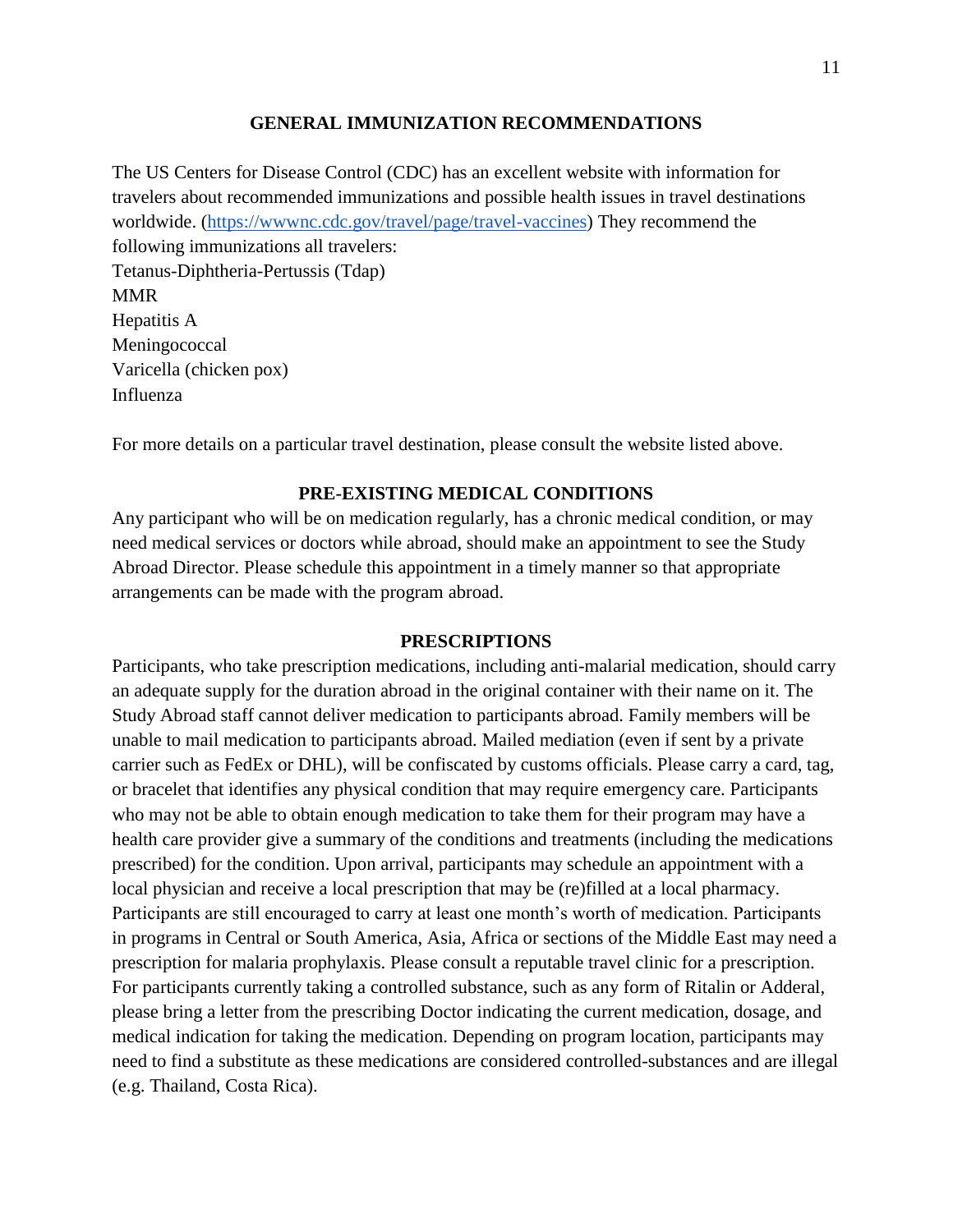#### **ALLERGIES**

Participants should know how to express allergies in the native language and make sure that travel companions are aware of any severe allergies. If any cause anaphylaxis, carry an epi-pen (be sure it doesn't expire while abroad). Teach companions how to locate and use the epi-pen.

#### **MEDICAL INSURANCE**

All participants participating in study abroad are **required** to have hospitalization and medical insurance that is valid outside the United States. All students should supply College of The Albemarle with proof of insurance prior to their departure. This covers hospitalization and other related costs in a catastrophic event. Students should contact their insurance provider for details about what is covered outside of the United States. Many doctors and hospitals in the U.S. require only that you present a policy number at the time of service. This is not the case abroad: regardless of what insurance you have, **participants will be expected to pay all medical bills themselves at the time of service**. However, this is generally much less expensive than in the United States. United States insurance companies will not pay directly overseas. Participants will have to get itemized statements and present them to the insurance company so that they can be reimbursed for medical expenses. Participants should check with their health insurance companies for further information on the type of documentation required.

#### **WHILE ABROAD AVOID**

- Raw food and unfiltered water and ice
- Undercooked meat
- Live poultry around homes and/or markets
- Piercing and tattooing.
- Mosquitoes, ticks, stray animals including dogs, cats, and monkeys.
- Swimming in freshwater.
- Excess alcohol intake

#### **Dehydration**

It is not uncommon for participants to report feeling dehydrated. Most participants do not drink enough water or liquids while on study abroad. Alcohol and caffeine increase fluid loss. Signs and symptoms of dehydration:

- Rapid heart beat
- Lightheaded when change position
- Dry mouth
- Deep breathing
- Irritability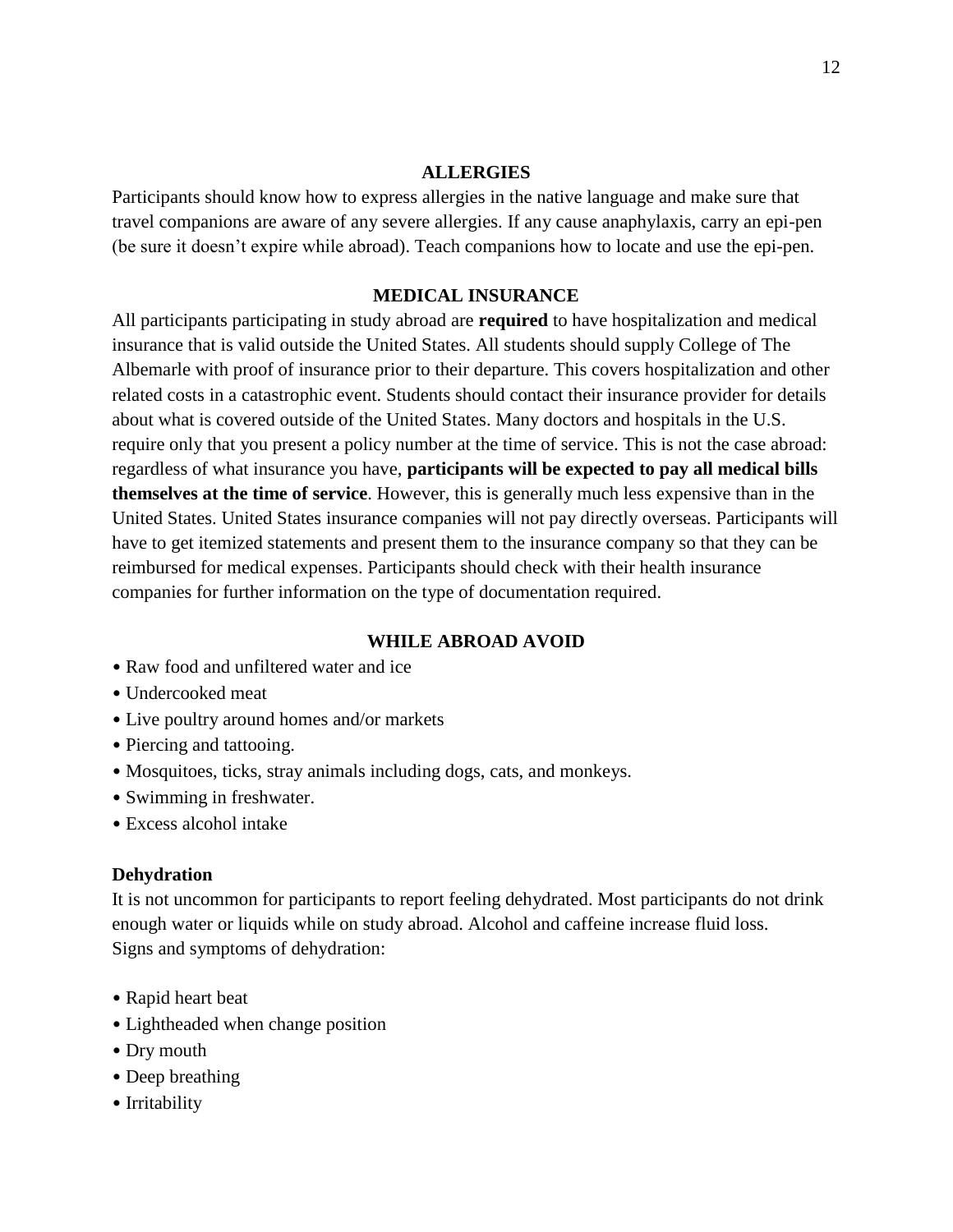- Reduction in urine output, increase in yellow color
- Cool and mottled extremities
- Lethargy

If participants have a chronic medical condition, please see a medical provider soon after arriving in country to "establish care." This establishes a relationship prior to the participant's potential need for healthcare, and allows a more prompt appointment when one needs it.

#### **ILLNESS**

Some participants may report getting sick during their time abroad. This could be as simple as an "intercontinental cold." Participants are encouraged to visit the local doctor if they are sick for more than a few days. The local contact/tour director will be able to provide participants with a list of local doctors. No matter the insurance, students should keep a copy of the receipt that includes the diagnosis in case symptoms return back in the states. What participants eat and drink will affect their health. If a participant is not sure if they should eat or drink something—don't. Be aware that host national friends are not competent sources of information in this area. They have grown up in this place; they have a different immunity than newly arrived participants. Don't take risks with health to be interculturally sensitive. In the case of accidents or injury, participants should inform the Trip Leader as soon as possible. For more information regarding health risks at the study abroad site, consult any County Health Department's Travel Clinic or the Centers for Disease Control and Prevention (CDC) [\(http://www.cdc.gov/travel/\)](http://www.cdc.gov/travel/).

#### **UPON RETURN**

Participants should follow up with a healthcare provider if:

• They were in an area with high risk of exposure to Tuberculosis. It is recommended that students have a TB Test ten (10) weeks after return.

• They were significantly ill and saw a healthcare provider while abroad. Bring all medical documentation.

• Symptoms develop or continue after return.

#### **TRAVEL WEBSITES**

http://wwwn.cdc.gov/travel/destinationList.aspx http://www.mdtravelhealth.com http://www.who.int/en http://www.iamat.org http://www.lonelyplanet.com/index.cfm http://travel.state.gov/travel/tips/safety/safety\_1747.html (A Safe Trip Abroad) http://travel.state.gov/travel/living/drugs/drugs\_1237.html (Travel Warning on Drugs Abroad)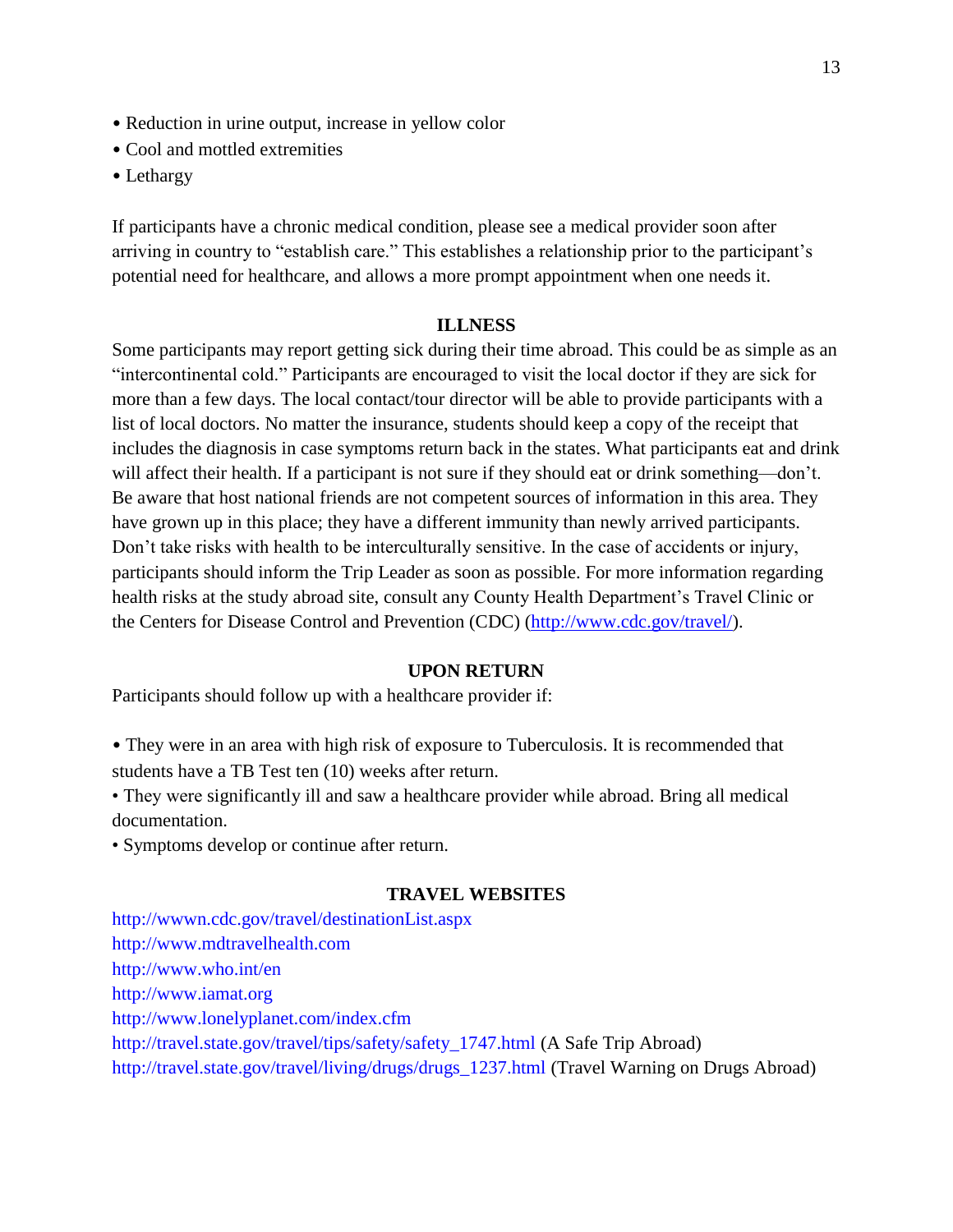#### **U.S. DEPARTMENT OF STATE-SAFETY INFORMATION**

Stay informed about developments in the host city and country and in the world. U.S. foreign policy does affect how people overseas will treat travelers. Before participants travel, please check with the nearest U.S. consulate as to what the current situation in that country is. If the United States decides to launch a military or economic action, U.S. citizens will immediately become a representative of the United States. If the travel destination is having political or military difficulties**—**ranging from demonstrations to terrorist attacks to civil war—don't go! The U.S. Department of State is an excellent source for all types of safety and travel information. Participants can find information on travel documents, health facilities in the study abroad country, guidelines for emergencies to list just a few topics important to travelers.

**Study abroad participants who are not U.S. citizens** have access to the information posted on the website shown above and the links that follow, but cannot utilize the services of the U.S. Department of State. Many countries provide information and services to their overseas citizens through the Consular sections of their embassies. Taking the time to become familiar with these services and contact information for a participant's home country is an important step to prepare for study abroad.

#### **A Glossary of Important Resources from the Department of State**

**Country Specific Information factsheets** are available for every country of the world and include details such as the location of the U.S. embassy or consulate in the subject country, visa/entry regulations, health requirements, minor political disturbances, unusual currency and entry regulations, crime and security information, and drug penalties. To access country specific information, go to:

[http://travel.state.gov/travel/cis\\_pa\\_tw/cis/cis\\_4965.html](http://travel.state.gov/travel/cis_pa_tw/cis/cis_4965.html)

**Travel Warnings** are issued to describe long-term, protracted conditions that make a country dangerous or unstable. A Travel Warning is also issued when the U.S. Government's ability to assist American citizens is constrained due to the closure of an embassy or consulate or because of a drawdown of its staff. Recent Travel Warnings are posted at [http://travel.state.gov/travel/cis\\_pa\\_tw/tw/tw\\_1764.html](http://travel.state.gov/travel/cis_pa_tw/tw/tw_1764.html)

**Travel Alerts** are issued to disseminate information about short-term conditions, generally within a particular country, that pose imminent risks to the security of U.S. citizens. Natural disasters, terrorist attacks, coups, anniversaries of terrorist events, election-related demonstrations or violence, and high-profile events such as international conferences or regional sports events are examples of conditions that might generate a Travel Alert. Recent Travel Alerts are posted at [http://travel.state.gov/travel/cis\\_pa\\_tw/pa/pa\\_1766.html](http://travel.state.gov/travel/cis_pa_tw/pa/pa_1766.html)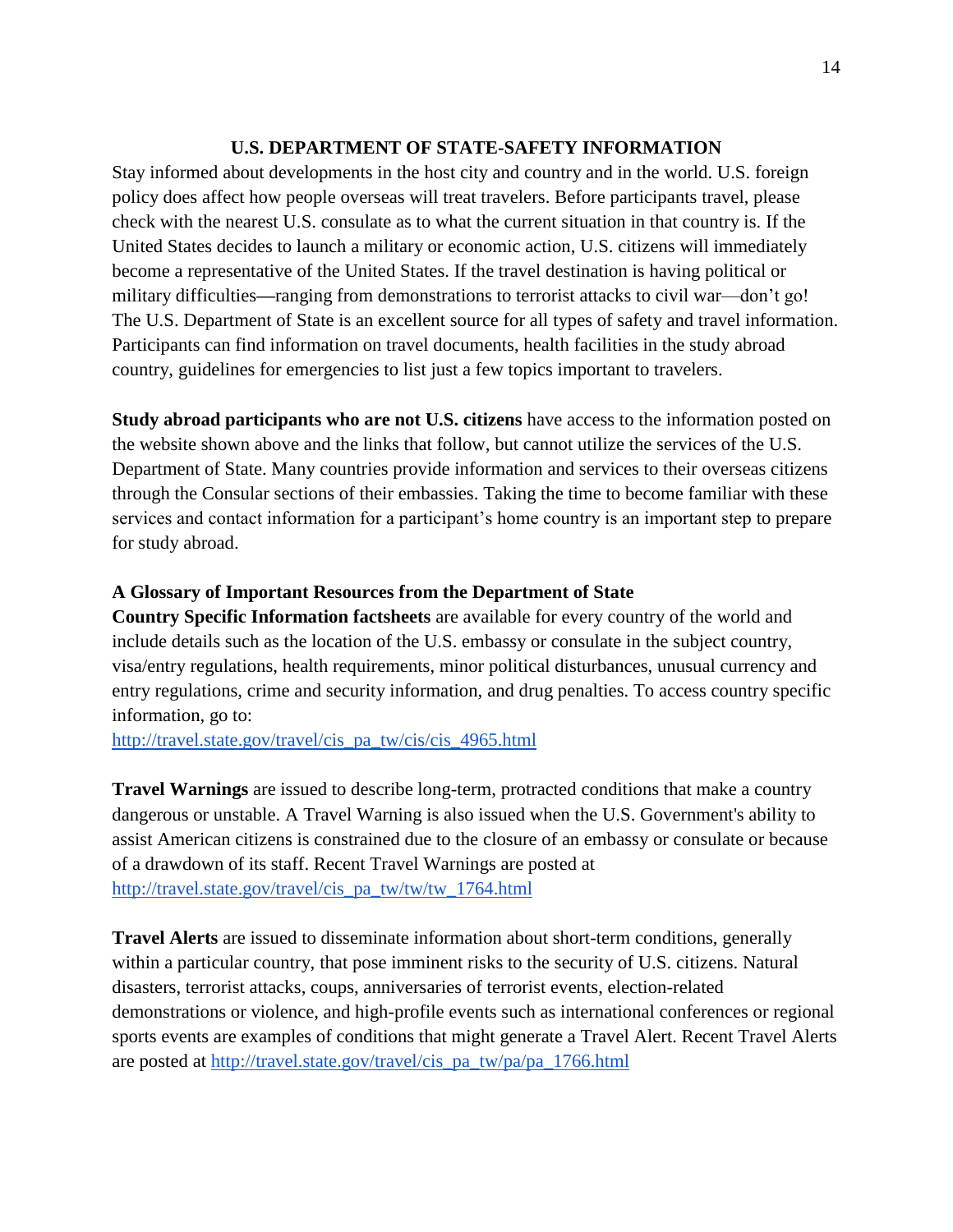**Warden Messages and Embassy Notices** are public announcements to U.S. citizens on current safety and security issues. These communications are posted by local embassies or consulates usually on their websites and typically include recommendations or instructions. U.S. citizens registered with STE or an embassy or consulate abroad often receive these announcements by email.

#### **Links to Department of State Safety and Security Information**

• *How to Have a Safe Trip*: http://travel.state.gov/travel/tips/tips\_1232.html#safe\_trip Practical recommendations for preparing to travel abroad.

- *Tips for Traveling Abroad*: http://travel.state.gov/travel/tips/tips\_1232.html Offers precautions regarding crime and scams.
- *Smart Traveler Enrollment Program***:** https://travelregistration.state.gov.
- STE is a free service and allows the State Department to assist U.S. citizens in an emergency.
- *Emergency Assistance*: http://travel.state.gov/travel/tips/emergencies/emergencies\_1212.html

Telephone numbers and hours for the Office of Overseas Citizen Services.

• *Special warnings about drug offenses abroad***:**

http://travel.state.gov/travel/tips/tips\_1232.html#drug\_offenses

Outlines travelers' responsibilities, consular services and consular limitations with links to specific penalties for breaking drug laws abroad.

• *Students Abroad:* http://studentsabroad.state.gov/

Security considerations specifically for college and university students.

#### **RESPONDING TO NATURAL DISASTERS AND POLITICAL EMERGENCIES**

As the on-site representative, it is the leaders' responsibility to coordinate an appropriate response to any natural, political, or social emergency that may arise. A determination must immediately be made as to the level of risk confronting participants and what course of action is most prudent. A first step, if there is time and according to communications procedures established in advance, is usually to contact the Study Abroad staff and/or the local program coordinator to provide complete and accurate information about the nature of the emergency and how it has impacted the participants, or might. An emergency involving the physical well-being of participants clearly dictates a more rapid response than say, a national strike or political coup, where damage assessment can take a more measured pace. The continuing role in emergency response situations is for you to act as liaison with the Study Abroad program, which will assemble a team of College of The Albemarle representatives to evaluate further response to the emergency, based on the leader's recommendation. Once the situation on-site is stabilized, decision-making responsibility will be largely assumed by the Study Abroad program.

#### **SEXUAL HARASSMENT**

Participants on study abroad programs may find that other cultures and societies have a much different understanding of what might be considered sexual harassment than is typically the case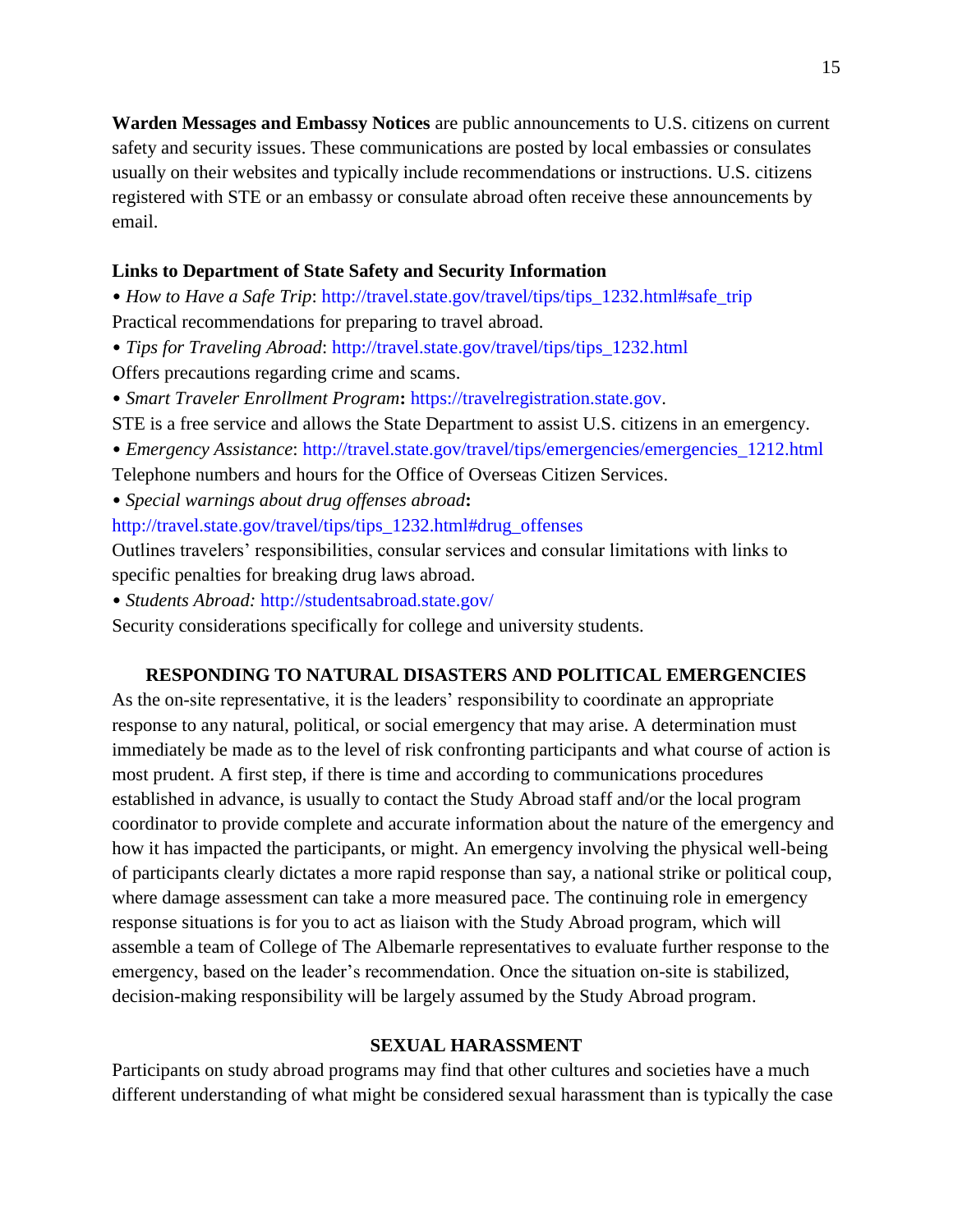in the United States. Likewise, there can be great variation in the roles of men and women and also in their forms of social interaction. Part of the study abroad experience is to learn how another culture and society organizes everyday life.

While American laws do not extend beyond the borders of the United States, the Student Code of Conduct, Civility, and Academic Integrity applies to all participants of any college-sponsored program. If a participant feels that she or he has been the subject of sexual misconduct during a study abroad program, the participant should immediately report this to the program staff. If the harassment allegation involves members of the College of The Albemarle community, the college will make every effort to follow the procedures used on campus with adjustments for the distance, the rules, and the mores of the partner institution. To ensure the safety and well-being of others, COA reserves the right to suspend or terminate an accused individual's participation in the study abroad program. **The College remains obligated to respond to all reports of sexual misconduct.** The College's concern for the participants' health, safety, and well-being while abroad may require that all details relating to the incident be communicated to the Study Abroad program staff and/or proper officials for investigation.

#### **BIBLIOGRAPHY**

#### **Websites**

You may want to take a guidebook with you—perhaps one from the *"Let's Go"* series, *"Lonely Planet"* series or a *Rough Guide.*

http://allabroad.us/resources.php - Contains resources to help find funding opportunities, information about making study abroad support career development, reasons to study abroad, information to support diversity in study abroad, and information about discrimination abroad. http://www.diversityabroad.com/ - "...connects talented diverse and underrepresented students and graduates to international education and career opportunities that prepares them for leadership in an interconnected world."

http://www.purdue.edu/cie/learning/global/toolkit/ - includes 8 modules designed to help students learn about cultural worldview frameworks, intercultural openness, intercultural empathy, and cultural self-awareness.

https://travel.gc.ca/travelling/publications/her-own-way - Canadian Government's resource guide for travelling women

https://travel.state.gov/content/passports/en/go/lgbt.html - U.S. Government's resource guide for travelers who identify as LGBTQ

https://baniamor.com/ - Bani Amor

Blogs, interviews, and posts that revolve around identity, place and the colonial nature of travel culture; Has a series of interviews with travelers of color and an article listing travelers of color to follow

https://www.librarything.com/search.php?search=culture+shock&searchtype=media&searchtype =media&sortchoice=0 - Culture Shock! Country specific guide to etiquette and behavior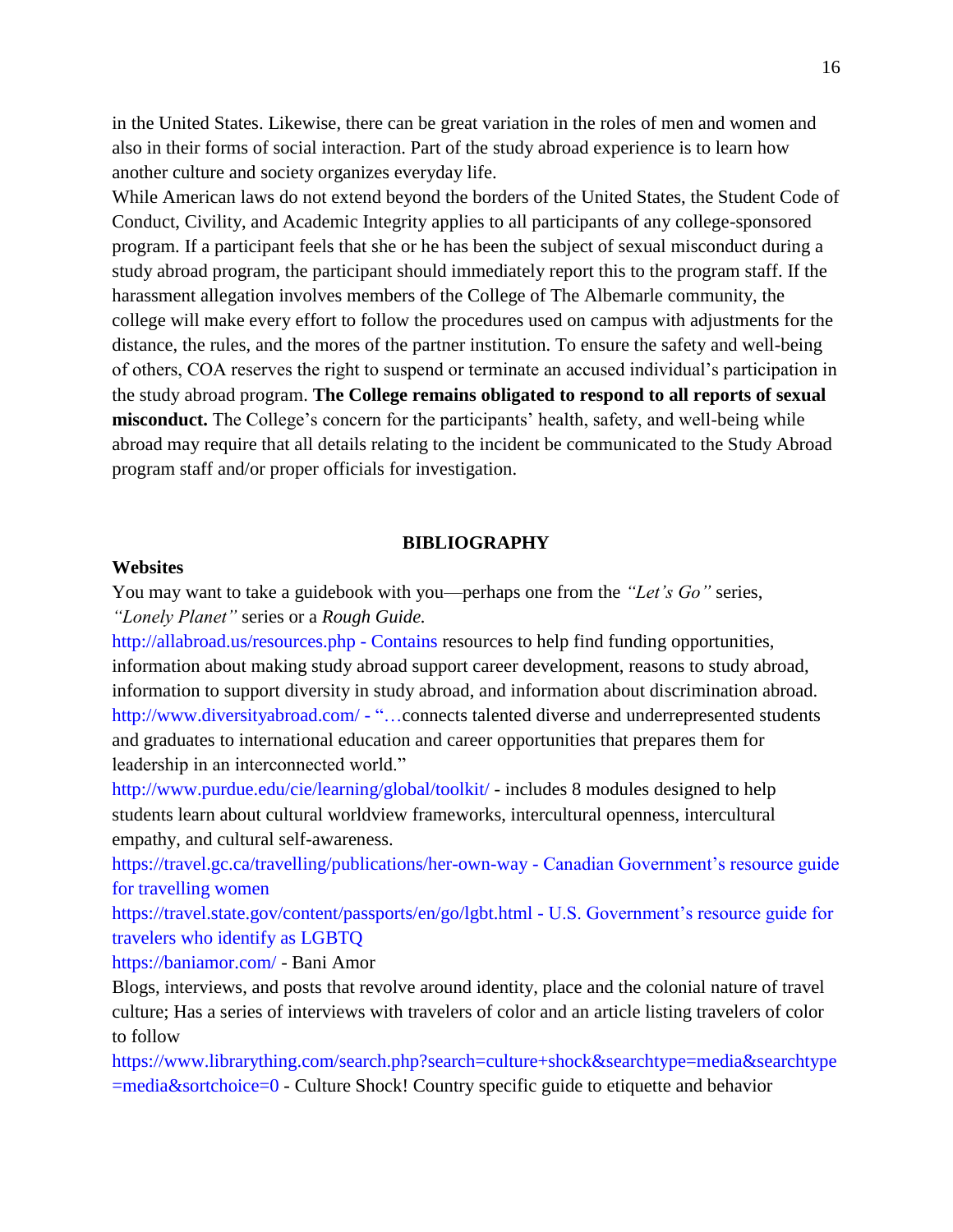http://www.expatica.com/nl/moving-to/Moving-home-Reverse-culture-shock\_104957.html - Article on Reverse Culture Shock

http://www.ediplomat.com/np/cultural\_etiquette/cultural\_etiquette.htm - Cultural etiquette by country

## **Books**

Brislin, Richard. *Understanding Culture's Influence on Behavior,* Fort Worth: Harcourt Brace College

Publishers, 1993.

Dowell, Michele-Marie and Mirky, Kelly P. *Study Abroad: How to Get the Most Out of Your Experience*, Upper Saddle River, NJ, Prentice Hall, 2003.

Duke, Steven T. *Preparing to Study Abroad: Learning to Cross Cultures*, Stylus Publishing, 2014.

Gass, Susan. *"Women Studying Abroad"* in Transitions Abroad,

http://www.transitionsabroad.com/publications/solowomantraveler/womenstudyingabroad.shtml Gudykunst, William B., StellaTing-Toomey, and Tsukasa Nishida, eds, *Communication in*

*Personal Relationships Across Cultures,* Thousand Oaks: Sage, 1996.

Hansel, Bettina, *The Exchange Student Survival Kit,* Second Edition, Boston, MA Intercultural Press, 2007.

Williamson, Wendy, *Study Abroad 101,* Second Edition, Kalamazoo, MI, Agapy Publishing, 2008.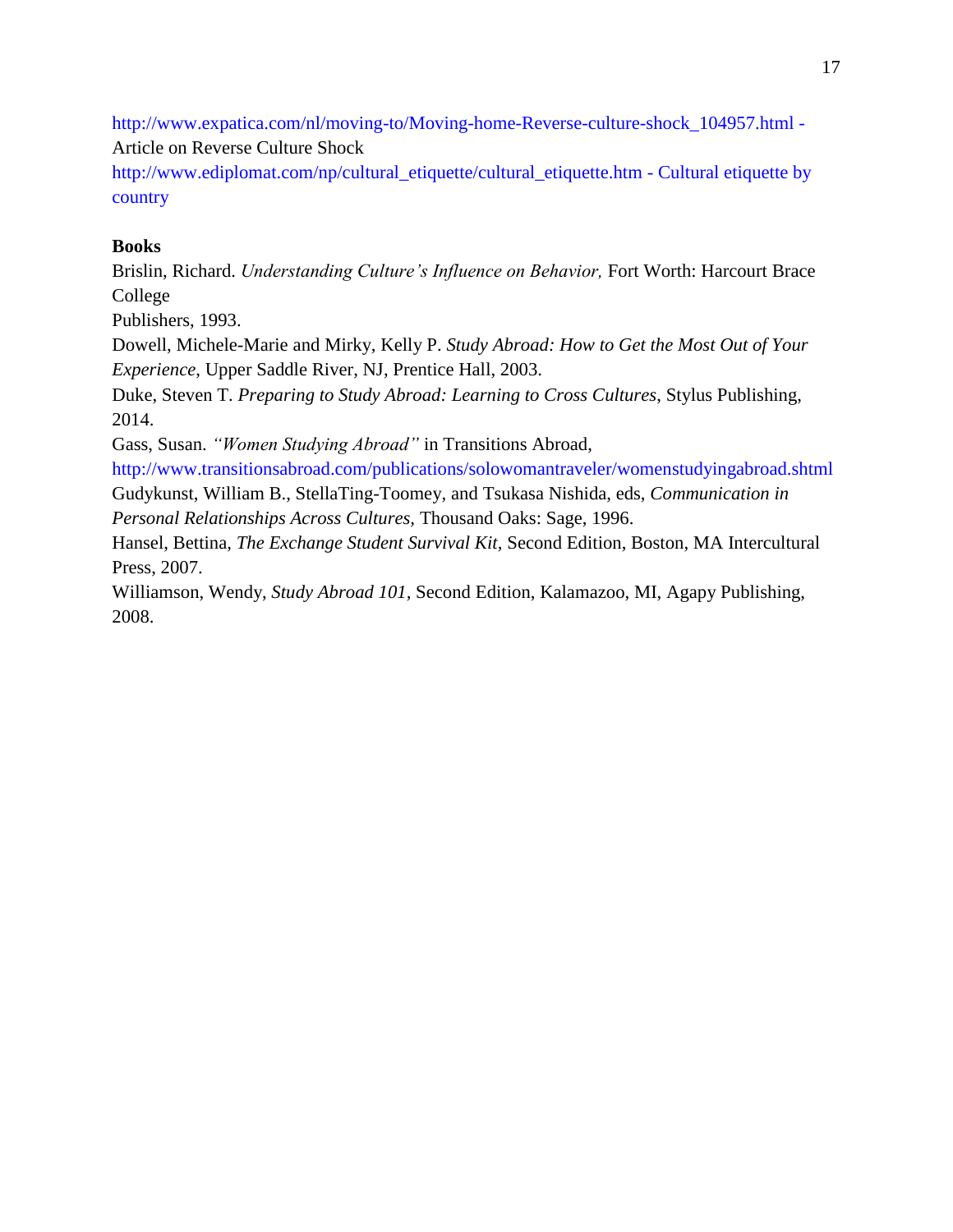# Appendices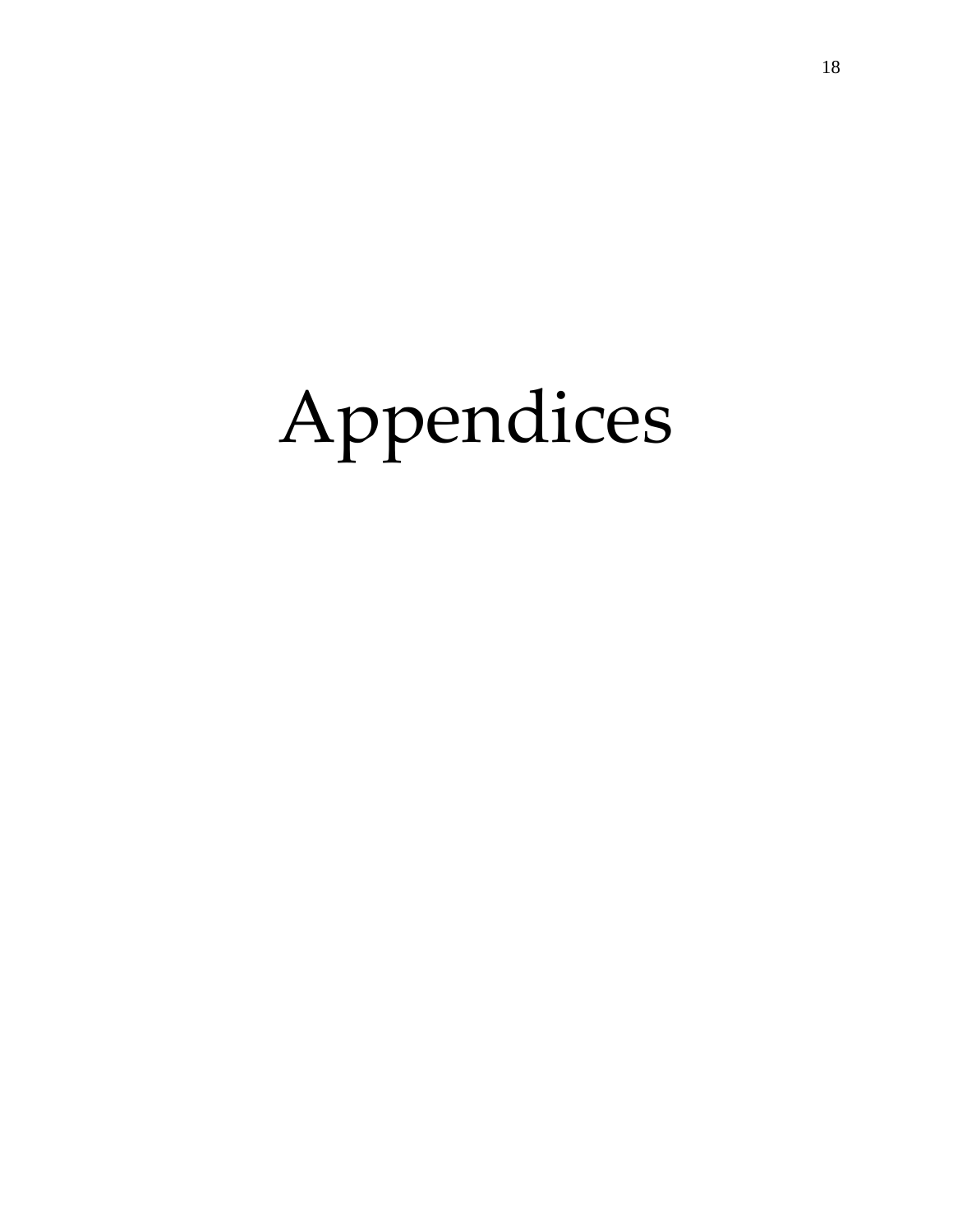

# **College of The Albemarle Study Abroad Program**

#### **and Scholarship Application**

#### **What**

This application is to participate in College of The Albemarle's Study Abroad program and accompanying scholarships.

Preference for program participation is given to applicants who are COA students and show a solid academic achievement, as evidenced by a GPA of at least 2.5, but consideration will be given to the entire contents of the application. Applicants may also be asked to interview with International Education Committee members. *Scholarships are ONLY available to current College of The Albemarle students.*

#### **When**

Deadline for priority acceptance is September 15, 2021.

#### **How**

Complete the application form as indicated below.

| $ML: *$                                                                        |  |
|--------------------------------------------------------------------------------|--|
|                                                                                |  |
|                                                                                |  |
|                                                                                |  |
|                                                                                |  |
|                                                                                |  |
| Are you a current student at College of The Albemarle? *                       |  |
| Name and title of a COA faculty/staff member who could serve as a reference: * |  |
|                                                                                |  |
| Credit hours anticipated complete by December 2021: *                          |  |
| Credit hours anticipated enrolled in for Spring 2022: *                        |  |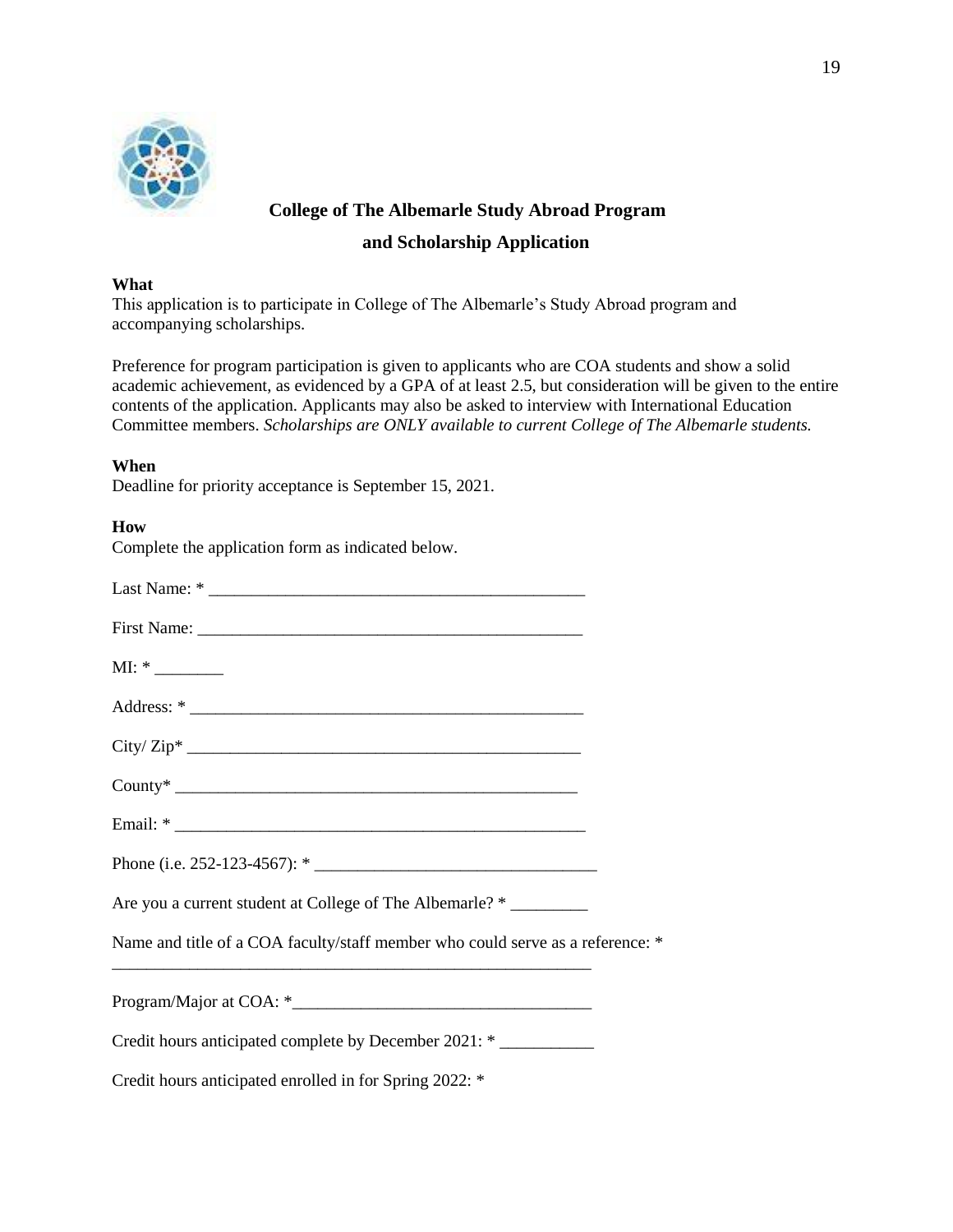| Current GPA: *                                                                    |
|-----------------------------------------------------------------------------------|
| Date of Birth (mm/dd/yy): *                                                       |
| Race/Ethnicity: *                                                                 |
| Gender: *                                                                         |
|                                                                                   |
| Do you have any documented disabilities? *                                        |
| Are you a United States citizen or permanent resident? * ________________________ |
| Do you possess a current passport? If so, what country? _________________________ |
| If an international student, is your visa an F1 classification? *                 |
| Have you ever traveled to another country before? *                               |
|                                                                                   |

# **Scholarship Application**

Scholarship Applicants will need to…

- complete and/or enroll in a minimum of 12 credit hours by the start of Spring Semester 2022.
- commit to a COA study abroad program, as evidenced by acceptance into the program, payment of a deposit by announced deadlines, and participation in fundraising activities, to receive the award.
- be a current student at the time of travel.

Complete the application form and essay as indicated below.

Your essay should respond to the following prompt and be approximately one page long, double spaced. You will then upload your essay and scholarship form in a Microsoft Word or PDF document and send todean\_roughton@albemarle.edu.

• Why do you want to participate in the study abroad program you've chosen? How would receiving this award make it possible for you to achieve your academic, professional, and personal goals? How would this award help overcome obstacles that you face in pursuing study abroad?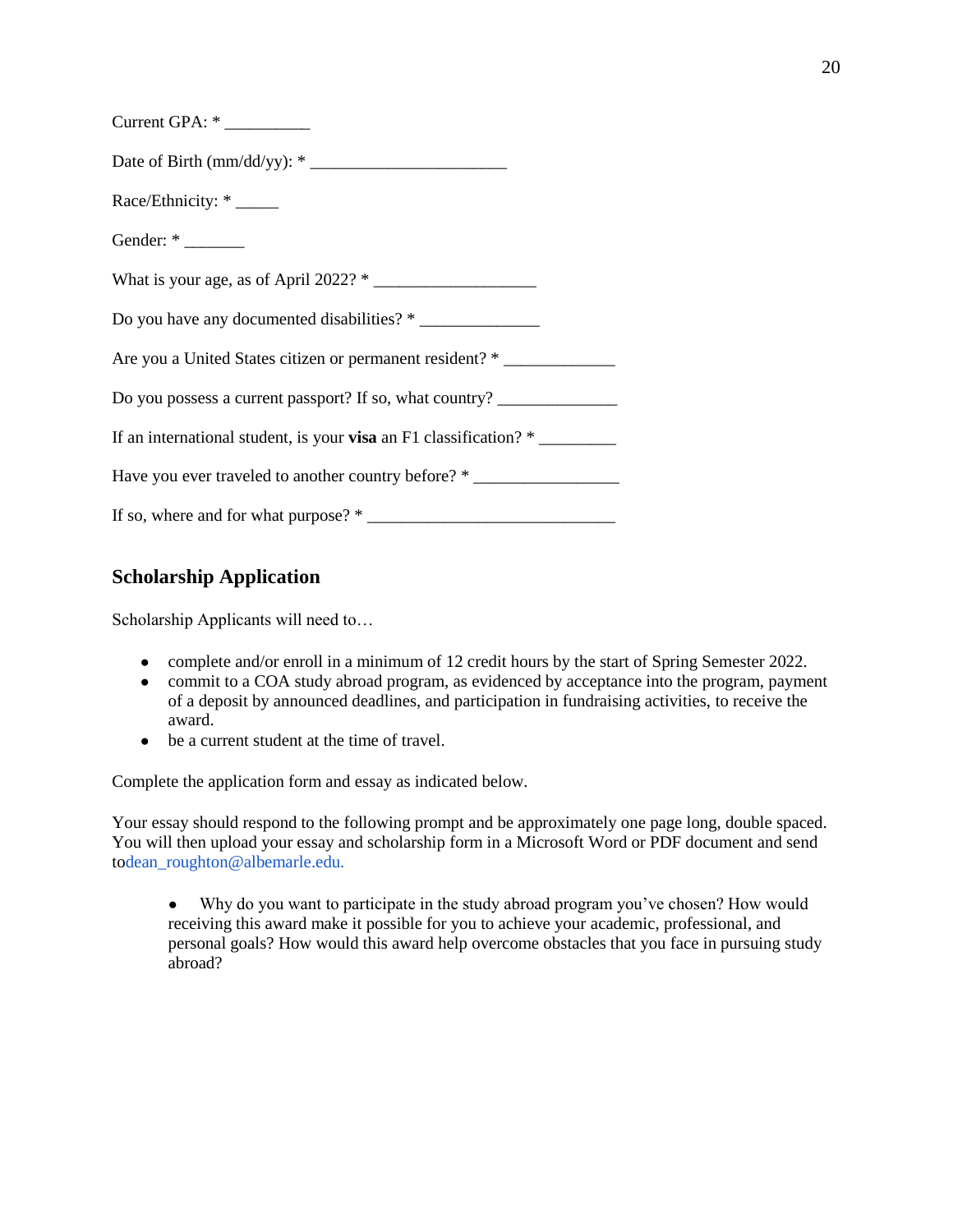

# **TRAVELER HEALTH AND MEDICAL PROFILE FORM**

This form helps ensure that the Group Leader is aware of relevant medical information so they are able to address any situations that may arise on tour. It is important to fill out this form completely and accurately and return it to the Group Leader prior to the tour.

Traveler's name

Emergency contact name

\_\_\_\_\_\_\_\_\_\_\_\_\_\_\_\_\_\_\_\_\_\_\_\_\_\_\_\_\_\_\_\_\_\_\_\_\_\_\_\_\_\_\_\_\_\_\_\_\_\_\_\_\_\_\_\_\_\_\_\_\_\_\_\_\_\_\_\_\_\_\_\_\_\_\_\_\_\_ \_\_\_\_\_\_\_\_\_\_\_\_\_\_\_\_\_\_\_\_\_\_\_\_\_\_\_\_\_\_\_\_\_\_\_\_\_\_\_\_\_\_\_\_\_\_\_\_\_\_\_\_\_\_\_\_\_\_\_\_\_\_\_\_\_\_\_\_\_\_\_\_\_\_\_\_\_\_ \_\_\_\_\_\_\_\_\_\_\_\_\_\_\_\_\_\_\_\_\_\_\_\_\_\_\_\_\_\_\_\_\_\_\_\_\_\_\_\_\_\_\_\_\_\_\_\_\_\_\_\_\_\_\_\_\_\_\_\_\_\_\_\_\_\_\_\_\_\_\_\_\_\_\_\_\_\_

\_\_\_\_\_\_\_\_\_\_\_\_\_\_\_\_\_\_\_\_\_\_\_\_\_\_\_\_\_\_\_\_\_\_\_\_\_\_\_\_\_\_\_\_\_\_\_\_\_\_\_\_\_\_\_\_\_\_\_\_\_\_\_\_\_\_\_\_\_\_\_\_\_\_\_\_\_\_ \_\_\_\_\_\_\_\_\_\_\_\_\_\_\_\_\_\_\_\_\_\_\_\_\_\_\_\_\_\_\_\_\_\_\_\_\_\_\_\_\_\_\_\_\_\_\_\_\_\_\_\_\_\_\_\_\_\_\_\_\_\_\_\_\_\_\_\_\_\_\_\_\_\_\_\_\_\_ \_\_\_\_\_\_\_\_\_\_\_\_\_\_\_\_\_\_\_\_\_\_\_\_\_\_\_\_\_\_\_\_\_\_\_\_\_\_\_\_\_\_\_\_\_\_\_\_\_\_\_\_\_\_\_\_\_\_\_\_\_\_\_\_\_\_\_\_\_\_\_\_\_\_\_\_\_\_

Emergency contact phone number \_\_\_\_\_\_\_\_\_\_\_\_\_\_\_\_\_\_\_\_\_\_\_\_\_\_\_\_\_\_\_\_\_\_\_\_\_\_\_\_\_\_\_\_\_\_\_\_

#### **Special needs**

Do you require any special accommodations on tour? (wheelchair, interpreter, etc.)

#### **Allergies**

Are you allergic to any medications, food, animals, etc.? What should be done in case of a reaction? (EpiPen, etc.)

#### **Prescription medication**

Do you take any prescription medications? If so, all prescriptions must be up-to-date and in the original packaging, and should be packed in you carry-on bag with copies of the prescription paperwork. Please list prescriptions and dosage information.

\_\_\_\_\_\_\_\_\_\_\_\_\_\_\_\_\_\_\_\_\_\_\_\_\_\_\_\_\_\_\_\_\_\_\_\_\_\_\_\_\_\_\_\_\_\_\_\_\_\_\_\_\_\_\_\_\_\_\_\_\_\_\_\_\_\_\_\_\_\_\_\_\_\_\_\_\_\_ \_\_\_\_\_\_\_\_\_\_\_\_\_\_\_\_\_\_\_\_\_\_\_\_\_\_\_\_\_\_\_\_\_\_\_\_\_\_\_\_\_\_\_\_\_\_\_\_\_\_\_\_\_\_\_\_\_\_\_\_\_\_\_\_\_\_\_\_\_\_\_\_\_\_\_\_\_\_ \_\_\_\_\_\_\_\_\_\_\_\_\_\_\_\_\_\_\_\_\_\_\_\_\_\_\_\_\_\_\_\_\_\_\_\_\_\_\_\_\_\_\_\_\_\_\_\_\_\_\_\_\_\_\_\_\_\_\_\_\_\_\_\_\_\_\_\_\_\_\_\_\_\_\_\_\_\_

#### **Over-the-counter medication**

The Group Leader may administer certain over-the-counter medications if necessary. Are there any restrictions that the Group Leader should be aware of?

\_\_\_\_\_\_\_\_\_\_\_\_\_\_\_\_\_\_\_\_\_\_\_\_\_\_\_\_\_\_\_\_\_\_\_\_\_\_\_\_\_\_\_\_\_\_\_\_\_\_\_\_\_\_\_\_\_\_\_\_\_\_\_\_\_\_\_\_\_\_\_\_\_\_\_\_\_\_ \_\_\_\_\_\_\_\_\_\_\_\_\_\_\_\_\_\_\_\_\_\_\_\_\_\_\_\_\_\_\_\_\_\_\_\_\_\_\_\_\_\_\_\_\_\_\_\_\_\_\_\_\_\_\_\_\_\_\_\_\_\_\_\_\_\_\_\_\_\_\_\_\_\_\_\_\_\_ \_\_\_\_\_\_\_\_\_\_\_\_\_\_\_\_\_\_\_\_\_\_\_\_\_\_\_\_\_\_\_\_\_\_\_\_\_\_\_\_\_\_\_\_\_\_\_\_\_\_\_\_\_\_\_\_\_\_\_\_\_\_\_\_\_\_\_\_\_\_\_\_\_\_\_\_\_\_

#### **Medical conditions**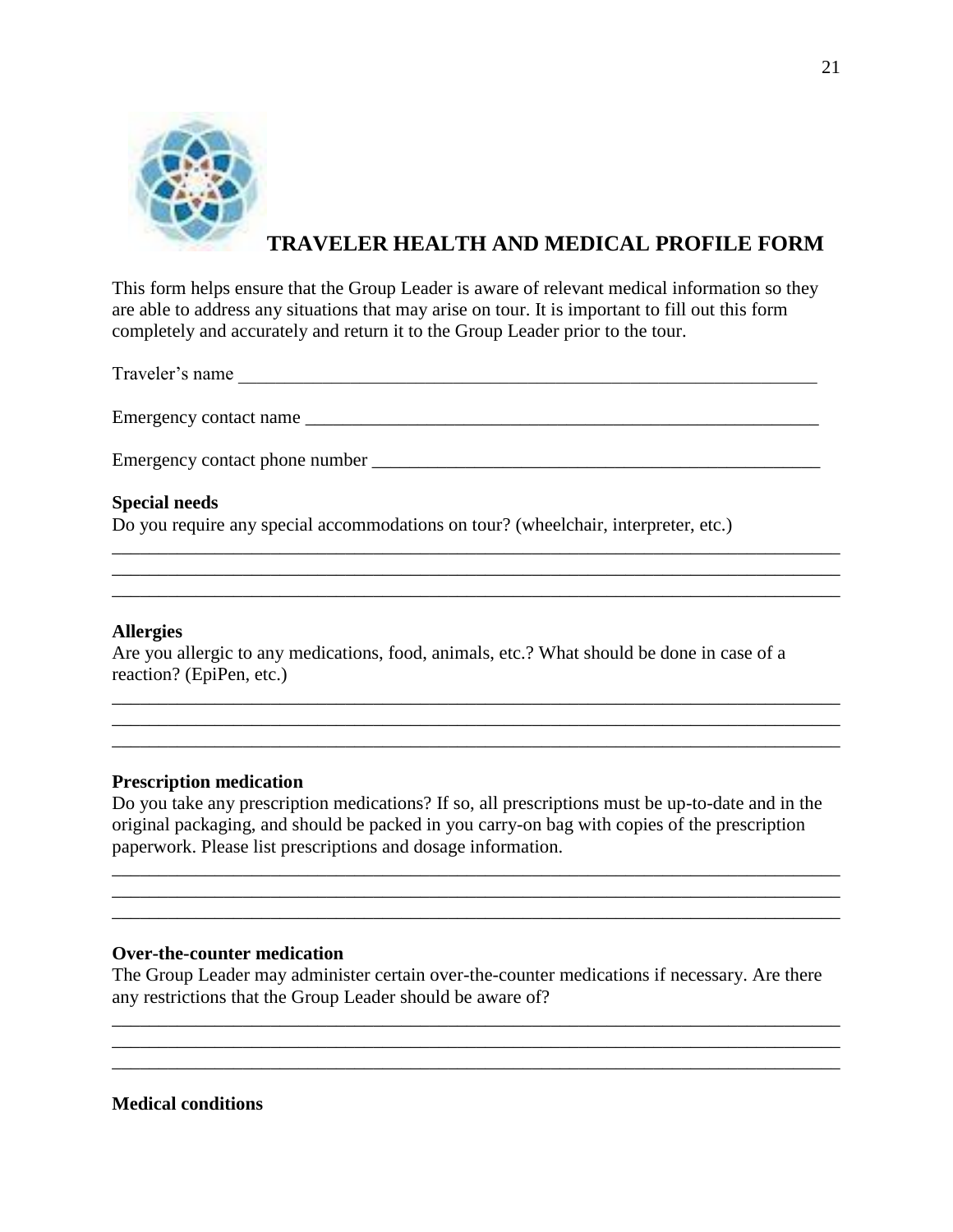Do you suffer from any pre-existing medical conditions (seizures, diabetes, mental health issues, eating disorders, etc.)? What are the warning signs that the Group Leader should be aware of, and what should be done in case of emergency?

\_\_\_\_\_\_\_\_\_\_\_\_\_\_\_\_\_\_\_\_\_\_\_\_\_\_\_\_\_\_\_\_\_\_\_\_\_\_\_\_\_\_\_\_\_\_\_\_\_\_\_\_\_\_\_\_\_\_\_\_\_\_\_\_\_\_\_\_\_\_\_\_\_\_\_\_\_\_

\_\_\_\_\_\_\_\_\_\_\_\_\_\_\_\_\_\_\_\_\_\_\_\_\_\_\_\_\_\_\_\_\_\_\_\_\_\_\_\_\_\_\_\_\_\_\_\_\_\_\_\_\_\_\_\_\_\_\_\_\_\_\_\_\_\_\_\_\_\_\_\_\_\_\_\_\_\_

 $\mathcal{L}_\mathcal{L} = \{ \mathcal{L}_\mathcal{L} = \{ \mathcal{L}_\mathcal{L} = \{ \mathcal{L}_\mathcal{L} = \{ \mathcal{L}_\mathcal{L} = \{ \mathcal{L}_\mathcal{L} = \{ \mathcal{L}_\mathcal{L} = \{ \mathcal{L}_\mathcal{L} = \{ \mathcal{L}_\mathcal{L} = \{ \mathcal{L}_\mathcal{L} = \{ \mathcal{L}_\mathcal{L} = \{ \mathcal{L}_\mathcal{L} = \{ \mathcal{L}_\mathcal{L} = \{ \mathcal{L}_\mathcal{L} = \{ \mathcal{L}_\mathcal{$ \_\_\_\_\_\_\_\_\_\_\_\_\_\_\_\_\_\_\_\_\_\_\_\_\_\_\_\_\_\_\_\_\_\_\_\_\_\_\_\_\_\_\_\_\_\_\_\_\_\_\_\_\_\_\_\_\_\_\_\_\_\_\_\_\_\_\_\_\_\_\_\_\_\_\_\_\_\_

\_\_\_\_\_\_\_\_\_\_\_\_\_\_\_\_\_\_\_\_\_\_\_\_\_\_\_\_\_\_\_\_\_\_\_\_\_\_\_\_\_\_\_\_\_\_\_\_\_\_\_\_\_\_\_\_\_\_\_\_\_\_\_\_\_\_\_\_\_\_\_\_\_\_\_\_\_\_ \_\_\_\_\_\_\_\_\_\_\_\_\_\_\_\_\_\_\_\_\_\_\_\_\_\_\_\_\_\_\_\_\_\_\_\_\_\_\_\_\_\_\_\_\_\_\_\_\_\_\_\_\_\_\_\_\_\_\_\_\_\_\_\_\_\_\_\_\_\_\_\_\_\_\_\_\_\_

\_\_\_\_\_\_\_\_\_\_\_\_\_\_\_\_\_\_\_\_\_\_\_\_\_\_\_\_\_\_\_\_\_\_\_\_\_\_\_\_\_\_\_\_\_\_\_\_\_\_\_\_\_\_\_\_\_\_\_\_\_\_\_\_\_\_\_\_\_\_\_\_\_\_\_\_\_\_

 $\mathcal{L}_\mathcal{L} = \{ \mathcal{L}_\mathcal{L} = \{ \mathcal{L}_\mathcal{L} = \{ \mathcal{L}_\mathcal{L} = \{ \mathcal{L}_\mathcal{L} = \{ \mathcal{L}_\mathcal{L} = \{ \mathcal{L}_\mathcal{L} = \{ \mathcal{L}_\mathcal{L} = \{ \mathcal{L}_\mathcal{L} = \{ \mathcal{L}_\mathcal{L} = \{ \mathcal{L}_\mathcal{L} = \{ \mathcal{L}_\mathcal{L} = \{ \mathcal{L}_\mathcal{L} = \{ \mathcal{L}_\mathcal{L} = \{ \mathcal{L}_\mathcal{$ 

#### **Primary insurance coverage**

Even if you have the All-Inclusive Coverage Plan, it is secondary to your primary insurance. Please provide the policy and contact information for your primary insurer.

#### **Any other information**

Is there any other information about your child's health or medical history that should be conveyed to the Group Leader prior to the tour? If so, please list here.

Signature Date Date  $\Box$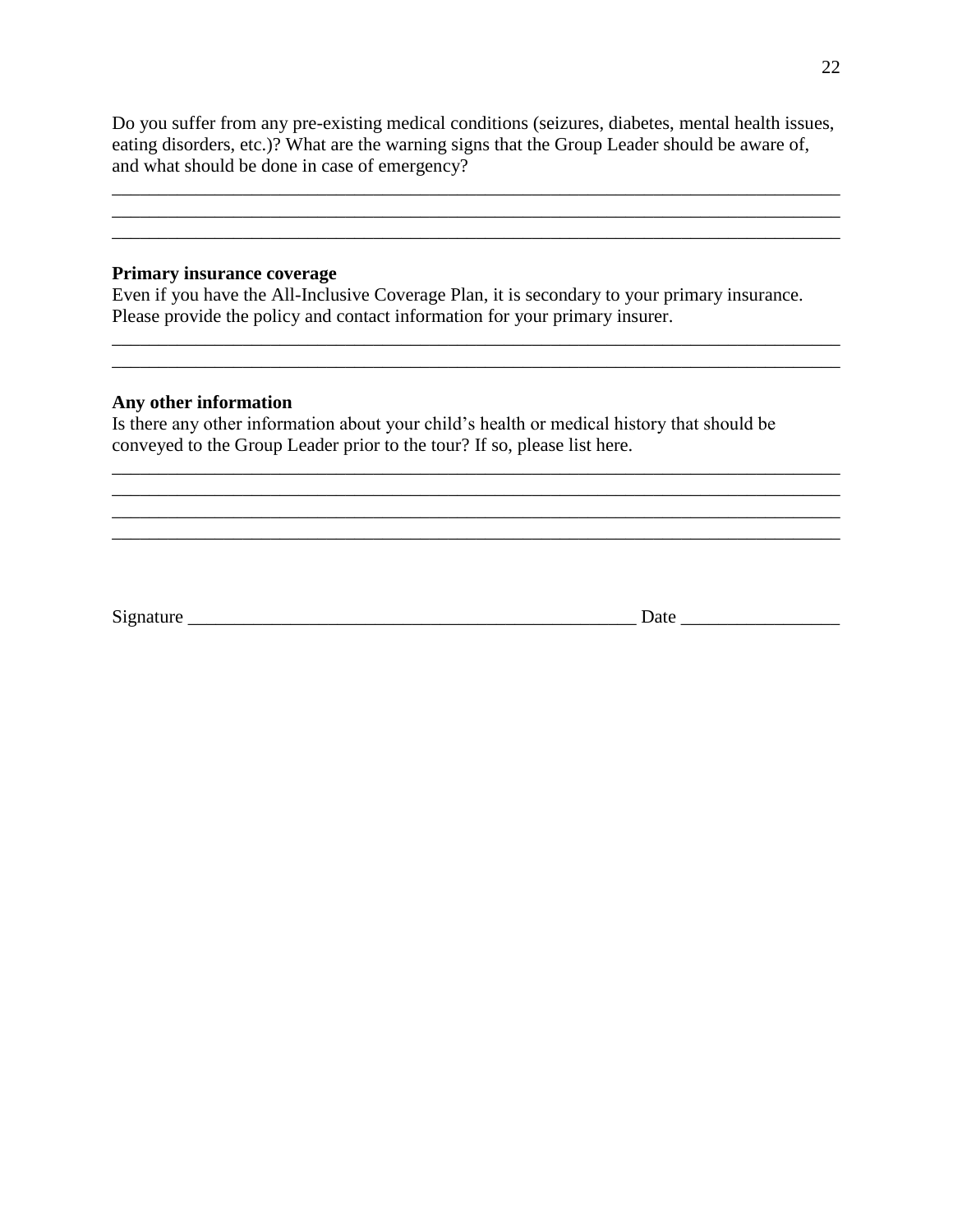

# **Communications Office Release Form**

Date:

Participant Name (please print): \_\_\_\_\_\_\_\_\_\_\_\_\_\_\_\_\_\_\_\_\_\_\_\_\_\_\_\_\_\_\_\_\_\_\_\_\_\_\_\_

Thank you for agreeing to be a part of College of The Albemarle's public relations and marketing efforts. We are pleased to have you help us share the news about the educational opportunities available at COA. Signing this release form gives College of The Albemarle consent and written permission to use your name, picture, video image, and/or quote in printed or electronic media.

I (the participant or parent/guardian thereof) hereby grant College of The Albemarle (COA), right and permission to use my/the student's likeness, information and/or quotation in whole or part, including alterations, modifications, derivations and composites thereof, as part of the Marketing and/or Communications effort.

I warrant that I (the student or guardian thereof) am at least 18 years of age and have every right to grant the permissions outlined above. Further, I represent that I have read this document before signing and understand its provisions.

Participant Signature: \_\_\_\_\_\_\_\_\_\_\_\_\_\_\_\_\_\_\_\_\_\_\_\_\_\_\_\_\_\_\_\_\_\_\_\_

*If the participant is under 18 years of age:*

*Parent/Guardian Name: (please print): \_\_\_\_\_\_\_\_\_\_\_\_\_\_\_\_\_\_\_\_\_\_\_\_\_\_\_\_\_\_\_\_\_\_\_\_\_\_\_\_*

*Parent/Guardian Signature: \_\_\_\_\_\_\_\_\_\_\_\_\_\_\_\_\_\_\_\_\_\_\_\_\_\_\_\_\_\_\_\_\_\_\_\_*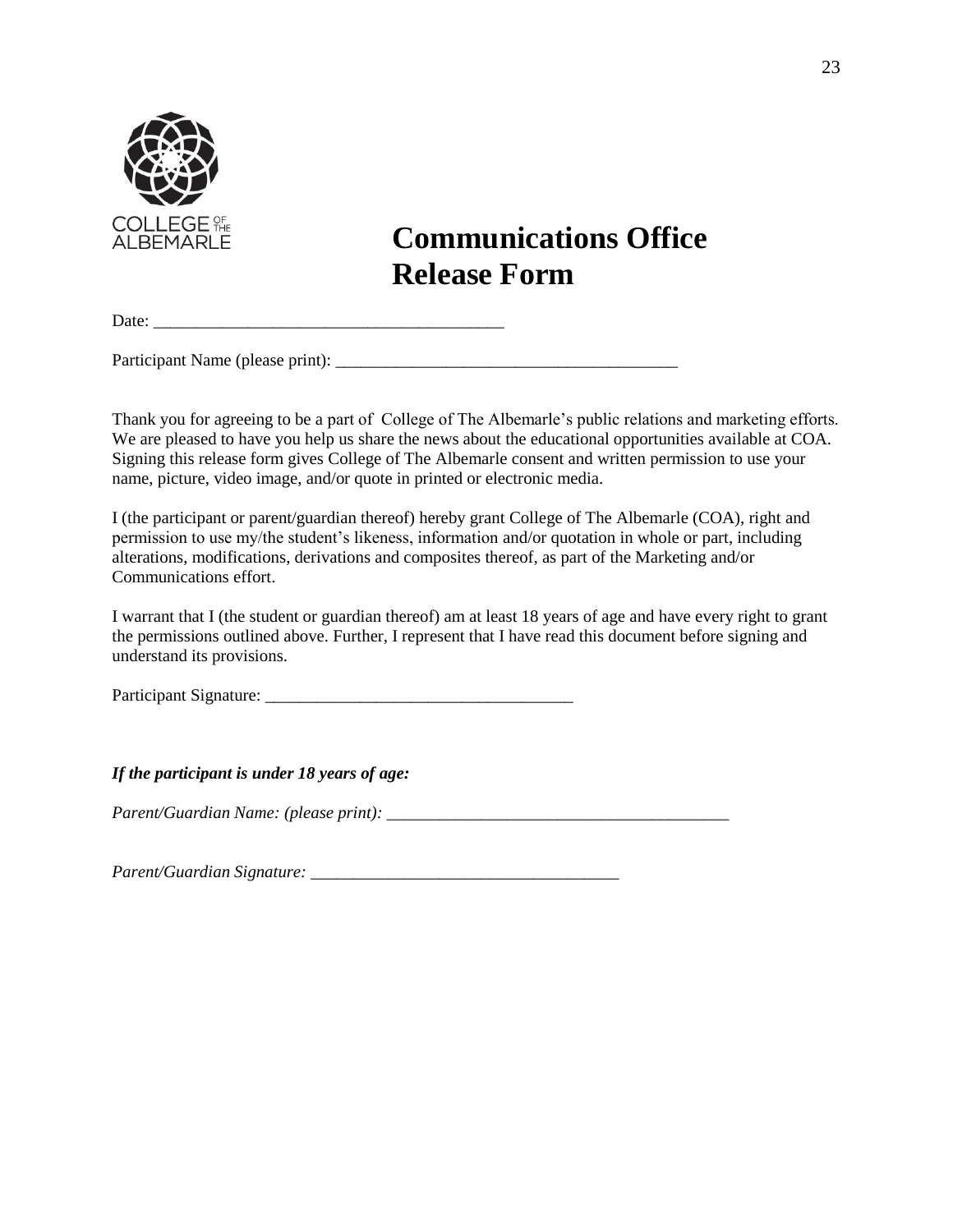

## Waiver and Release of Liability Form Important– Please Read Carefully

**This document affects your legal rights. It must be signed by you, the "Participant", whether you are an adult or minor, if you are renting or otherwise using equipment or participating in activities offered by College of The Albemarle, and individuals and/or organizations acting on their behalf as the "Provider". It must be signed by your parent or guardian if you are a minor participant under eighteen (18) years of age. Only a custodial parent or legally appointed guardian may sign for a minor participant. The custodial parent or legal guardian agrees to these terms individually and on behalf of the minor.** 

Reference in this Agreement to "I" or "we" include all who sign below unless otherwise clearly indicated. References to "parent" or "guardian" means custodial parent or legally appointed guardian. The undersigned Participant represents that he/she has no physical, cognitive or emotional condition that would be a risk as that term is defined in this document.

Individuals with known physical, emotional or cognitive disability or impairment and individuals who have been diagnosed and/ or treated for any such impairment must file with the Provider a written statement from a diagnosing or treating physician that such disability or impairment does not preclude the individual from use of equipment or participation in the activity or activities for which the individual seeks enrollment. Without limiting the generality thereof, a physical, cognitive or emotional disability or impairment which will preclude the individual from enrollment in an offered program or the use of equipment is one that would be a risk to the individual, students, instructors, or other participants in a proposed activity. Notwithstanding the foregoing, the Provider, its designated agents or employees, reserves the right to exclude any participant deemed unable to participate in the proposed activity for physical, cognitive or emotional reasons.

In consideration of being allowed to participate in any way in the programs, activities and related events (including the use of equipment), I,

\_\_\_\_\_\_\_\_\_\_\_\_\_\_\_\_\_\_\_\_\_\_\_\_\_\_\_\_\_\_\_\_\_\_\_\_\_\_\_\_\_\_\_\_\_\_\_\_\_\_\_\_\_\_, the undersigned Participant, custodial parent or legal guardian of a minor Participant, understand, acknowledge, appreciate and agree as follows: Outdoor recreational activities of the type conducted by the Provider have inherent risks, dangers and hazards with respect to both the activity and the equipment used in such activity. The risk of injury from the activities involved in this program is significant, including the potential for permanent injury, paralysis and death, and while particular skills, equipment, and personal discipline may reduce this risk, the risk of serious injury does exist.

My participating in such activities and/or use of equipment may cause bodily injury resulting in death or permanent physical disability or impairment, illness, temporary or permanent. The risks and dangers associated with participation in Provider's programs include but are not limited to interaction with wildlife, exposure to waterborne pathogens, the forces of nature, equipment failure, errors in judgment by instructors, guides, members of the Provider's staff and other participants, including the improper assessment of the capabilities and conditions pertaining to the activities; equipment may be misused or may fail because of manufacturing defects or otherwise; the unpredictable force of nature, including exposure to the sun, cold, wind, hail, lightning, flash floods and other such phenomena. Activities may take place in remote places, significantly delaying emergency medical care and evaluation.

I willingly agree to comply with the stated and customary terms and conditions for participation. If, however, I observe any unusual or significant hazard during my presence or participation, I will remove myself from participation and bring such to the attention of Provider immediately. Participant, and the parent or guardian of a minor Participant acknowledge and understand the description of activities and risks set forth herein is not complete and that all activities, whether or not described, may be dangerous and may include risks which are inherent and cannot be reasonably avoided without changing the nature of the activity. Participation in the activities can cause bites, stings, allergic reactions, overexertion, heat stroke, hypothermia, illness due to contaminated water, burns, cuts, bruises, sprains, broken bones and other injuries and illnesses.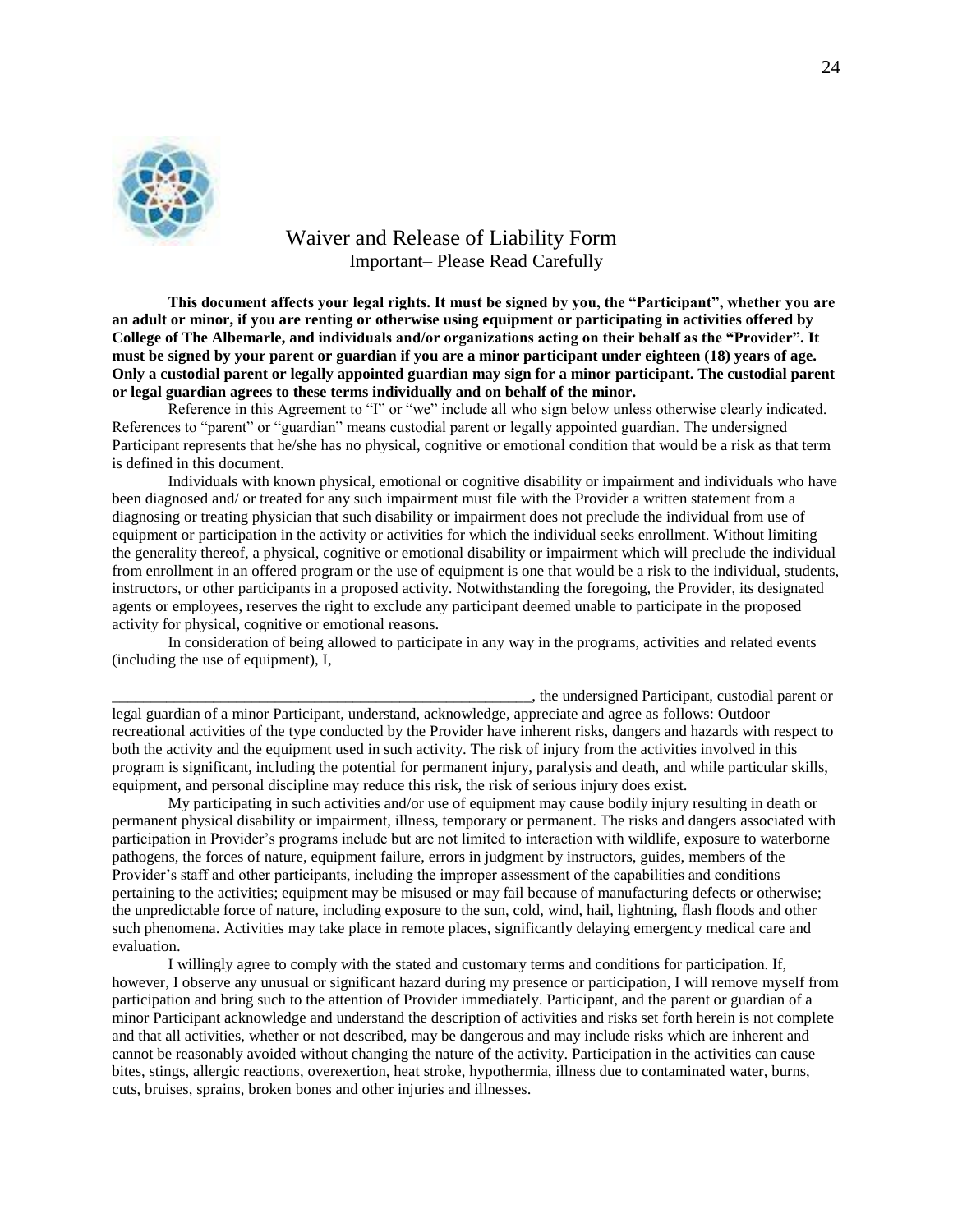I understand and acknowledge that there are risks inherent in transportation to and from the activity site(s). These risks may include but are not limited to: driver error, vehicle system/component failure, accidents resulting from inclement weather conditions such as rain, snow, ice and fog and actions caused by third parties. I hereby assume all responsibility for losses, damages, injuries and death as a result of transportation to and from the activity site(s).

I understand and acknowledge that there are risks inherent in the consumption of food while traveling abroad. These risks may include but are not limited to: allergic reaction, illness, parasites, and disease. I hereby assume all responsibility for losses, damages, injuries and death as a result of the consumption of food while at the activity site(s).

I, (the Participant or the parent or guardian of a minor Participant) understand the nature of the services and activities offered by the Provider and their risks. I acknowledge and expressly assume all risks of the activities whether or not described herein, known or unknown, inherent or otherwise. I take full responsibility for any injury or loss, including death, which I, or a minor child for whom I sign, may suffer, arising in whole or in part out of such activities. I hereby release, agree to indemnify and hold harmless, College of The Albemarle, its officers, officials, agents and/ or employees, other participants, sponsoring agencies, sponsors, advertisers and, if applicable, owners and lessors of premises, public or private, used for the activity, all collectively referred to as the "Releasees", with respect to any and all injury, disability, death or loss or damage to person or property associated with my presence or participation, whether arising from the negligence of the Releasees or otherwise, to the fullest extent permitted by law. The venue of any dispute between the parties arising out of or in any way related to this Agreement shall be Pasquotank County, North Carolina.

I hereby grant to College of The Albemarle, without limitation, the unrestricted right and authority to copyright, publish or use in public displays, all photos in any medium in which I appear while a participant in an event, course, or activity through College of The Albemarle.

Participant understands and acknowledges that this Waiver and Release of Liability is intended to encompass all programs and activities of College of The Albemarle in which Participant enrolls after the date hereof. I have read this release of liability and assumption of risk agreement, fully understand its terms, understand that I have given up substantial rights by

| Participant Signature | Date<br>$Age$ —<br>the control of the control of the |
|-----------------------|------------------------------------------------------|
| Print Name            | Phone Number                                         |
| <b>Street Address</b> |                                                      |
| City                  | State<br>$\mathbb{Z}$ ip                             |

#### FOR PARENTS/GUARDIANS OF MINOR PARTICIPANTS (UNDER AGE 18 AT THE TIME OF REGISTRATION)

This is to certify that I, as parent/guardian with legal responsibility for this Participant, do consent and agree to his/her release as provided above of all Releasees and, for myself, my child and our heirs, assigns, and next of kin, I release and agree to indemnify and hold harmless the Releasees from any and all liabilities incident to my minor child's involvement or participation in these programs as provided above.

Parent's Signature

Print Name

Date Signed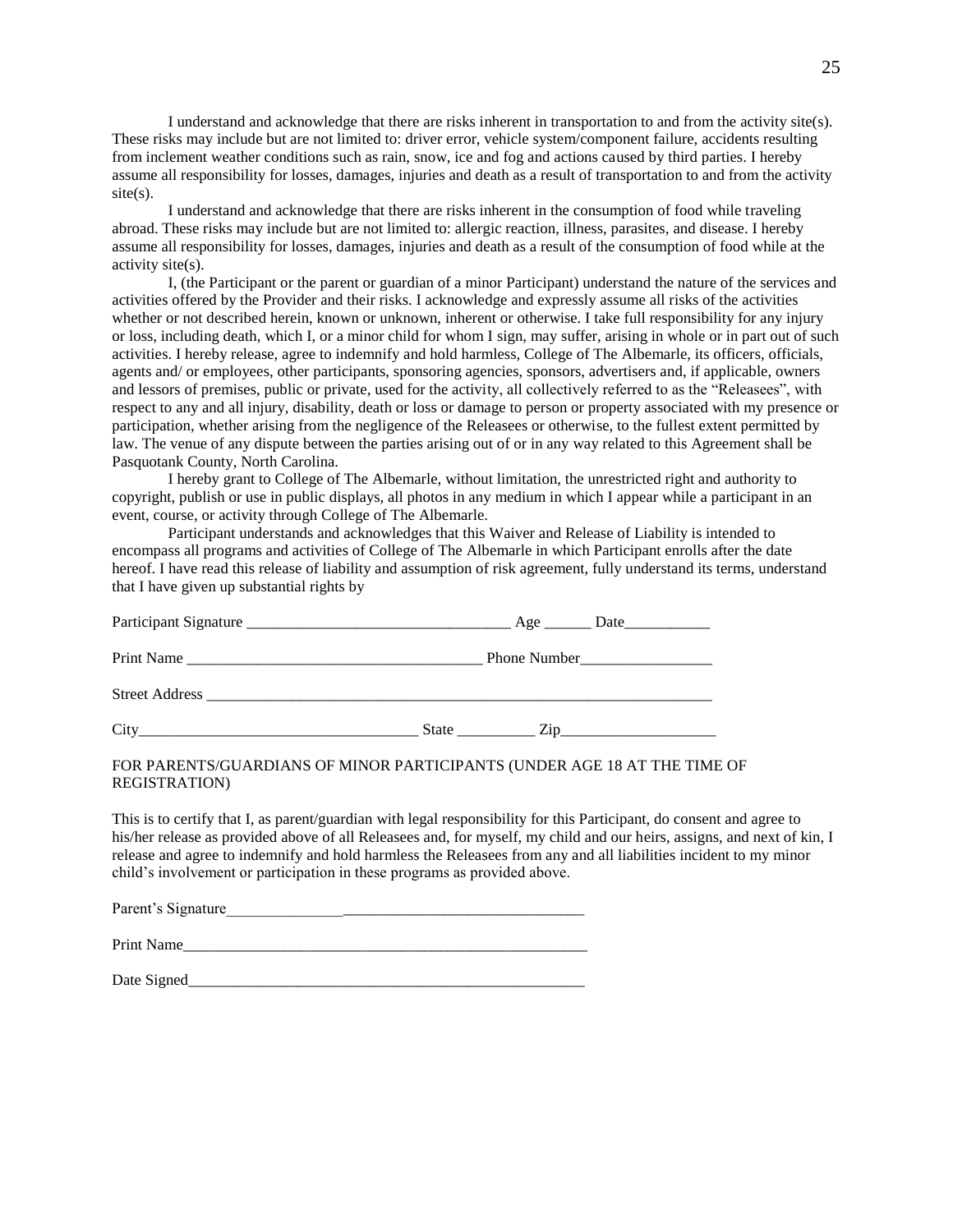

# College of The Albemarle Study Abroad Participant Conduct Guidelines

Travel and study abroad are wonderful and exciting opportunities to learn about other peoples and cultures. While participating in a College of The Albemarle Study Abroad program, students should remember that they are representatives of their own country as well as our institution. In order to make the most of the study abroad experience, students must abide by the College of The Albemarle Student Code of Conduct (pages 6-16 in your student handbook), the Study Abroad Conduct Guidelines (listed below), as well as all rules and regulations set by our host institution/tour provider.

Any student who engages in conduct unbecoming of College of The Albemarle will be considered in violation and disciplinary action may be taken up to and including dismissal from the program and repatriation to the United States at the student's (or parent/guardians') own additional expense.

# ALCOHOL, TOBACCO, AND DRUGS

College of The Albemarle will enforce a ZERO tolerance policy for drugs and illegal substances.

The legal age for the use of alcohol or tobacco in many foreign countries is 18. Be aware that alcohol abuse will not be tolerated. Violation of local laws and/or program guidelines may result in disciplinary action. Participants who consume alcohol must be either over 21 years old or have signed permission on file with the program director.

The following shall be followed by the Participant and each will be strictly enforced:

- Participants will abide by the laws of the country and/or territory visited.
- Participants will not miss scheduled events.
- Participants will be respectful of others sharing the same housing, and avoid congregating in loud groups for social purposes.
- Participants will not engage in inappropriate behavior towards others.
- Participants will not engage in behavior that is destructive of property.
- Participants will not engage in behavior that causes embarrassment to the other members of the group and the in-country hosts.
- Participants will not facilitate or encourage the abuse of alcohol, or ignore a fellow participant who is abusing alcohol.

BE RESPONSIBLE.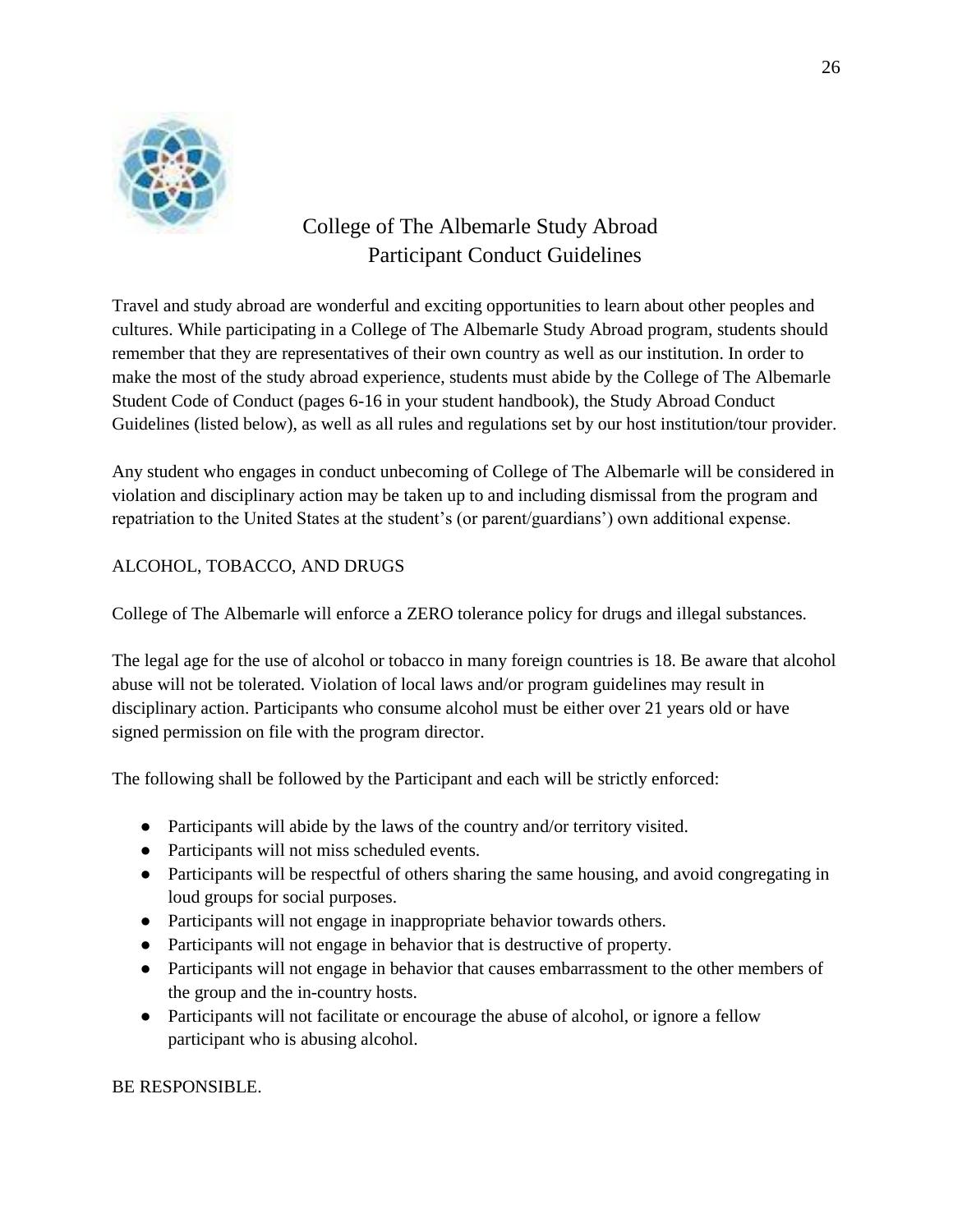#### ROOM VISITATION

The study abroad program at College of The Albemarle is co-educational. Therefore, certain parameters must be put in place on room visitation to preserve the focus on an educational experience. Participants should be in their own rooms at a reasonable hour each night, especially in light of the travel schedule. The tour director has the authority to make the decision of a reasonable hour. Moreover, participants of the opposite sex may not be in the housing except when escorted by a COA designated chaperone. This is for the safety and protection of all participants.

#### **SAFETY**

- Remember we are in a foreign country, safety must come first. Your roommates will be your group members. Do not explore on your own; be sure to stay with someone. There is safety in numbers.
- Do not go out at night on your own.
- Stay with the group except when specifically allowed to separate.
- Be aware that your defenses are lowered and you become more vulnerable if intoxicated.
- Know your limits and do not overindulge. You cannot be safe when you lose your faculties. (You do not want to waste time and money or your experience due to a hangover.)
- Know the location of the US Embassy
- Learn your surroundings.

#### ILLEGAL ACTIVITY

Engagement in illegal behavior of any type, such as theft, is strictly prohibited. It will result in immediate dismissal from the program and possible legal ramifications with local authorities. Remember, we are guests and should behave accordingly.

#### PROGRAM LEADERS

This Study Abroad trip will be led by faculty and/or staff representatives, including a director, from the College of The Albemarle. There will also be a local guide in country. In all matters of safety, discipline, and other issues affecting the well-being of individuals and the group on this schoolsponsored event, the decision of the trip director will be final.

#### ATTENDANCE AND PARTICIPATION

Participation is mandatory for all scheduled activities unless otherwise noted. Students are expected to attend all scheduled programs, activities, excursions, and classes. Students are also expected to be punctual and considerate of others. In case of illness, students should notify the trip director.

#### ATTITUDE AND COLLEGIAL BEHAVIOUR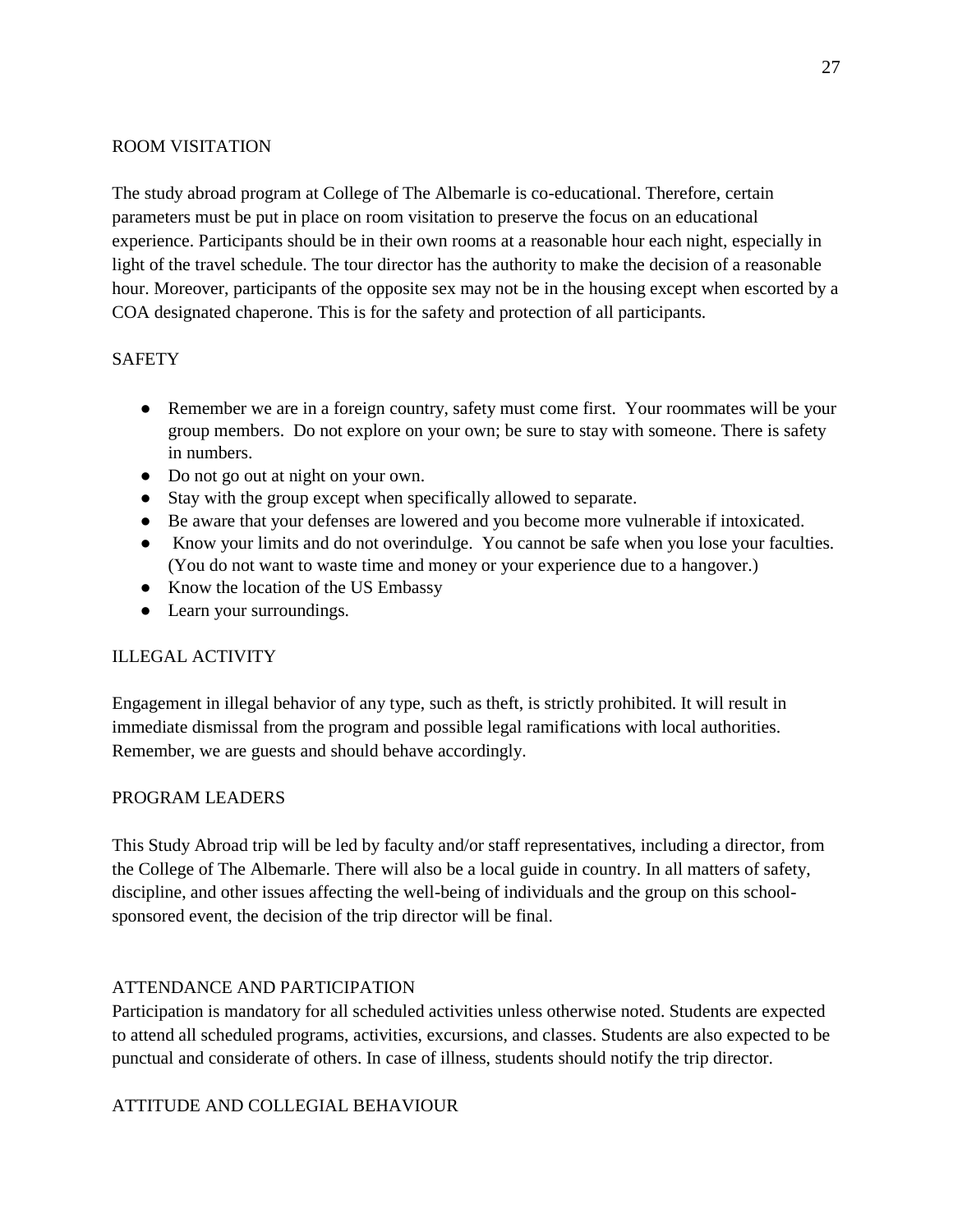Students are expected to participate enthusiastically and to be respectful and considerate of their fellow participants and directors, as well as program staff.

#### INDEMNITY AND RELEASE

By signing below, I agree to indemnify, release from any liability, and save harmless the College of the Albemarle, its agents and employees from and against all actions, liability, claims, suits, damages, costs or expenses of any kind which may be brought or made against the College of the Albemarle or which the College of the Albemarle must pay and incur by reason of or in any manner resulting from injury, loss or damage to my child or charge or the College of the Albemarle, its agents and employees, while on this trip or that may be incurred when my child or charge returns from the trip but that can reasonably be shown to have been caused by my child or charge's participation in the trip.

I, have read and agree to follow these guidelines during my Study Abroad program with College of The Albemarle.

\_\_\_\_\_\_\_\_\_\_\_\_\_\_\_\_\_\_\_\_\_\_\_\_\_\_\_\_\_\_\_\_\_\_\_\_\_\_\_\_\_\_\_\_\_\_\_\_\_\_\_ \_\_\_\_\_\_\_\_\_\_\_\_\_\_\_\_\_\_\_

Signature Date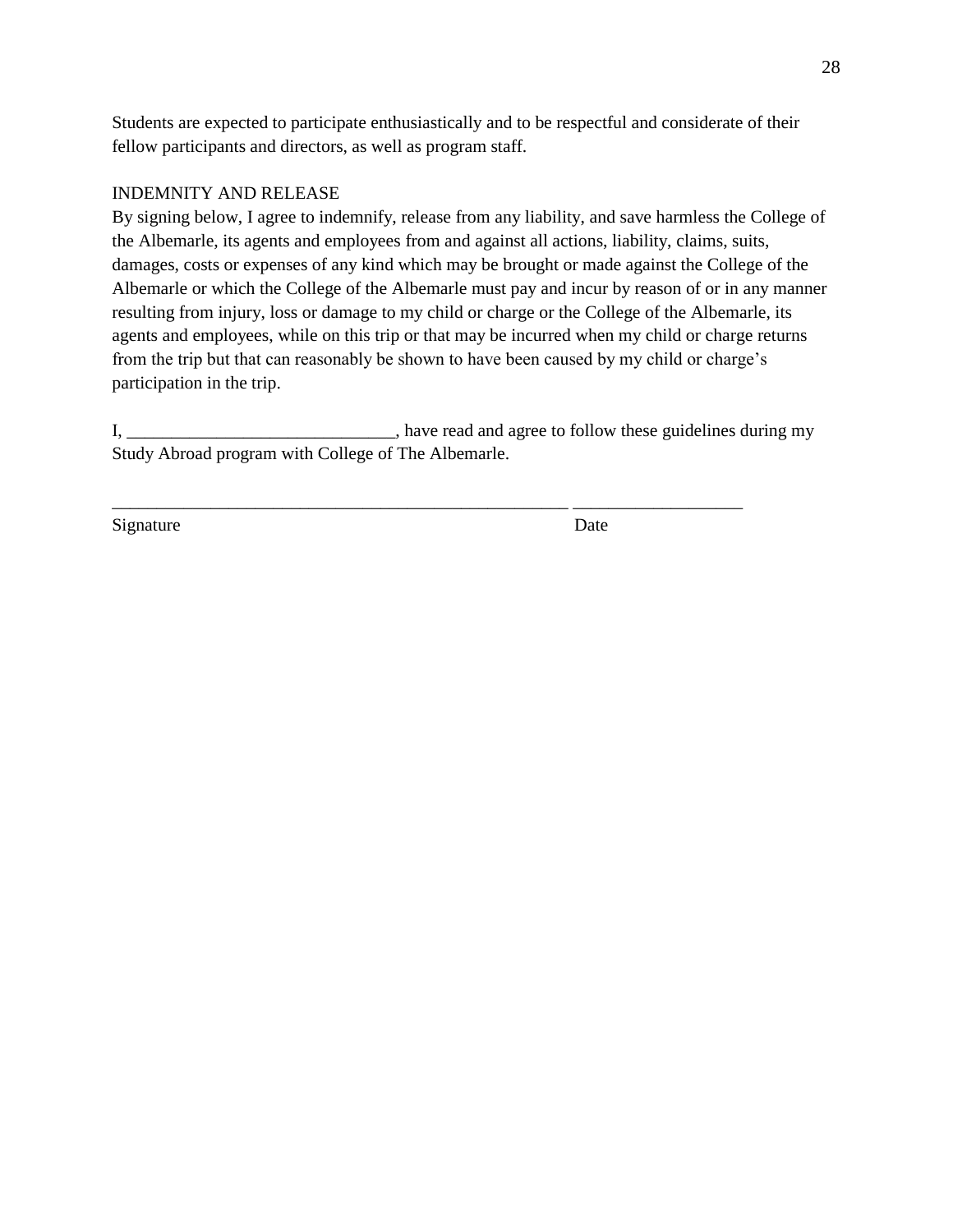#### ALCOHOL CONSUMPTION PERMISSION

As an underage participant of this trip, College of The Albemarle requires parental/guardian authority for the consumption of alcohol in accordance with local laws and trip policy. By signing and notarizing this document, the participant acknowledges that they will abide by this document if alcohol is consumed and the parent/guardian gives permission that alcohol may be consumed according to the guidelines set forth above. The trip director, or their designate, will have the ultimate authority to enforce this policy.

I, \_\_\_\_\_\_\_\_\_\_\_\_\_\_\_\_\_\_\_\_\_\_\_\_\_\_\_, have read and agree to follow this policy during my Study Abroad program with College of The Albemarle. \_\_\_\_\_\_\_\_\_\_\_\_\_\_\_\_\_\_\_\_\_\_\_\_\_\_\_\_\_\_\_\_\_\_\_\_\_\_\_\_\_\_\_\_\_\_\_\_\_\_\_ \_\_\_\_\_\_\_\_\_\_\_\_\_\_\_\_\_\_\_ Signature Date I, \_\_\_\_\_\_\_\_\_\_\_\_\_\_\_\_\_\_\_\_\_\_\_\_\_\_\_\_, have read and give permission for my child or charge, \_\_\_\_\_\_\_\_\_\_\_\_\_\_\_\_\_\_\_\_\_\_\_\_\_\_\_\_\_\_\_\_\_\_\_\_\_\_, to consume alcohol following this policy during their Study Abroad program with College of The Albemarle. State of \_\_\_\_\_\_\_\_\_\_\_\_\_\_\_\_\_\_\_\_\_, County of \_\_\_\_\_\_\_\_\_\_\_\_\_\_\_\_\_\_\_ I, a Notary Public of County, State of \_\_\_\_\_\_\_\_\_\_\_\_\_\_\_\_\_\_\_\_\_\_\_\_\_, certify that on this date before me personally appeared **\_\_\_\_\_\_\_\_\_\_\_\_\_\_\_\_\_\_\_\_\_\_\_\_\_\_\_**personally known to me or who produced satisfactory evidence of identification and voluntarily signed the foregoing or attached instrument for the purposes therein stated and in the capacity indicated. WITNESS my hand and official stamp or seal this the \_\_\_\_\_\_\_\_\_\_\_ day of \_\_\_\_\_\_\_\_\_\_\_\_\_\_\_\_, 2021. \_\_\_\_\_\_\_\_\_\_\_\_\_\_\_\_\_\_\_\_\_\_\_\_\_\_\_\_\_\_\_\_\_\_\_\_\_\_ Notary Public Type or Print Name: \_\_\_\_\_\_\_\_\_\_\_\_\_\_\_\_\_\_\_\_\_\_\_ My Commission Expires:\_\_\_\_\_\_\_\_\_\_\_\_\_\_\_\_\_\_\_

Notary seal or stamp must appear within this box.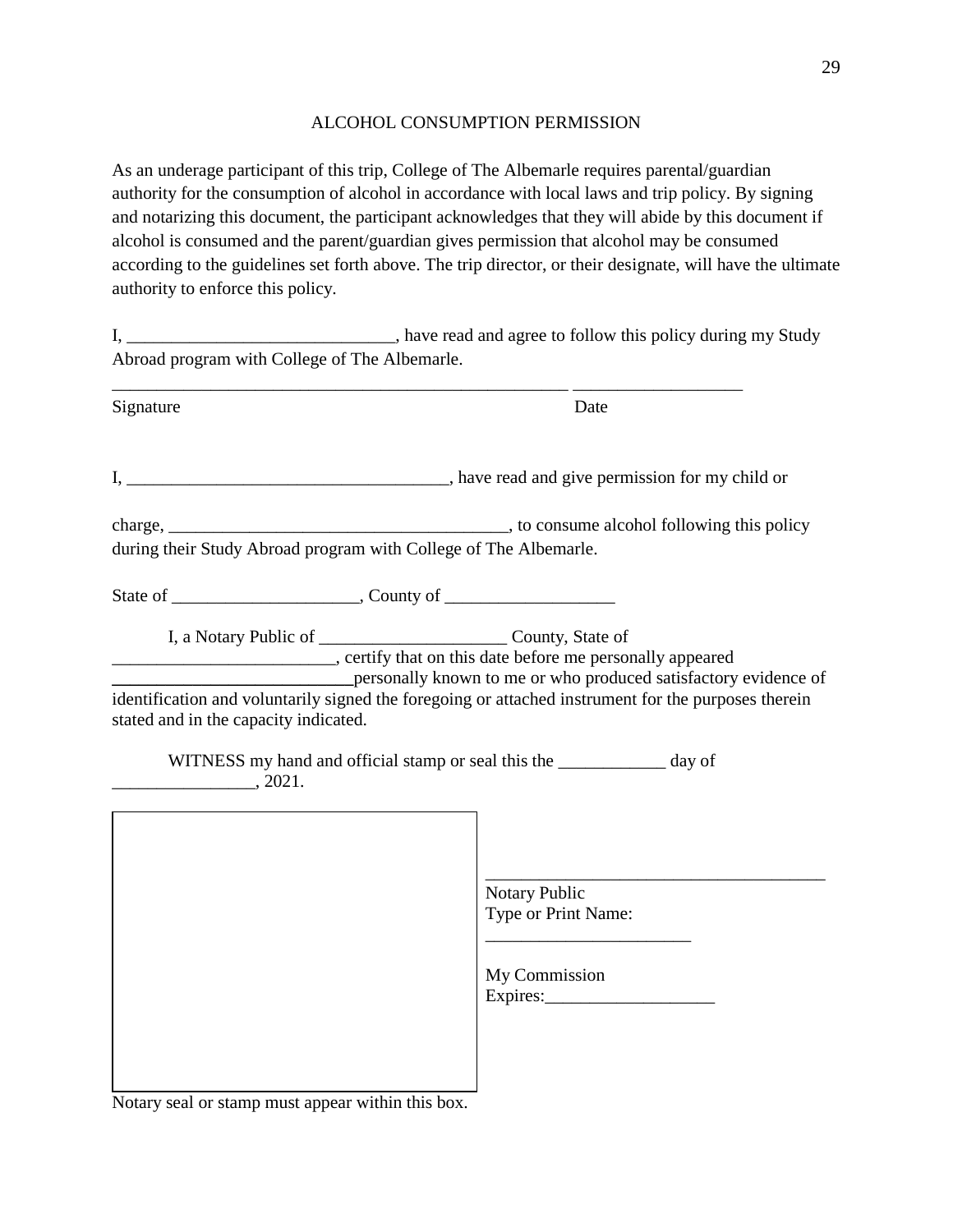#### **SUGGESTED PACKING LIST**

#### **Essentials:**

- Passport
- Tickets (electronic bring original itinerary)
- Credit Card
- ATM/Debit Card
- Photocopies of all Documents, Prescriptions, etc.
- Prescription Medicines (in original packaging if needed)
- Health Insurance information
- **Near essentials to consider**:
- Travel Insurance
- Money Belt or Pouch
- Local Currency
- **Other things to consider:**
- Extra Contact Lenses, Solution, Glasses
- Sewing Kit
- Swiss–Army Knife (pack in checked baggage)
- Full Toiletry Bag: Soap, Shampoo, Toothpaste, Toothbrush, Shaving kit, Sanitary supplies, etc.
- Small First–aid Kit
- Water bottle (preferably metal)
- Raincoat
- Swimsuit
- Shorts
- Long pants
- Comfortable clothes
- Insect spray
- Closed toed shoes
- Ziploc bags
- Light jacket
- Beach towel
- Hat
- Backpack
- Water shoes/footwear
- Journal
- Pen (several)
- Sunglasses
- Electronic chargers

# **MEDICAL/HEALTH ITEM TO CONSIDER PACKING**

• Aspirin, acetaminophen, or ibuprofen for pain or fever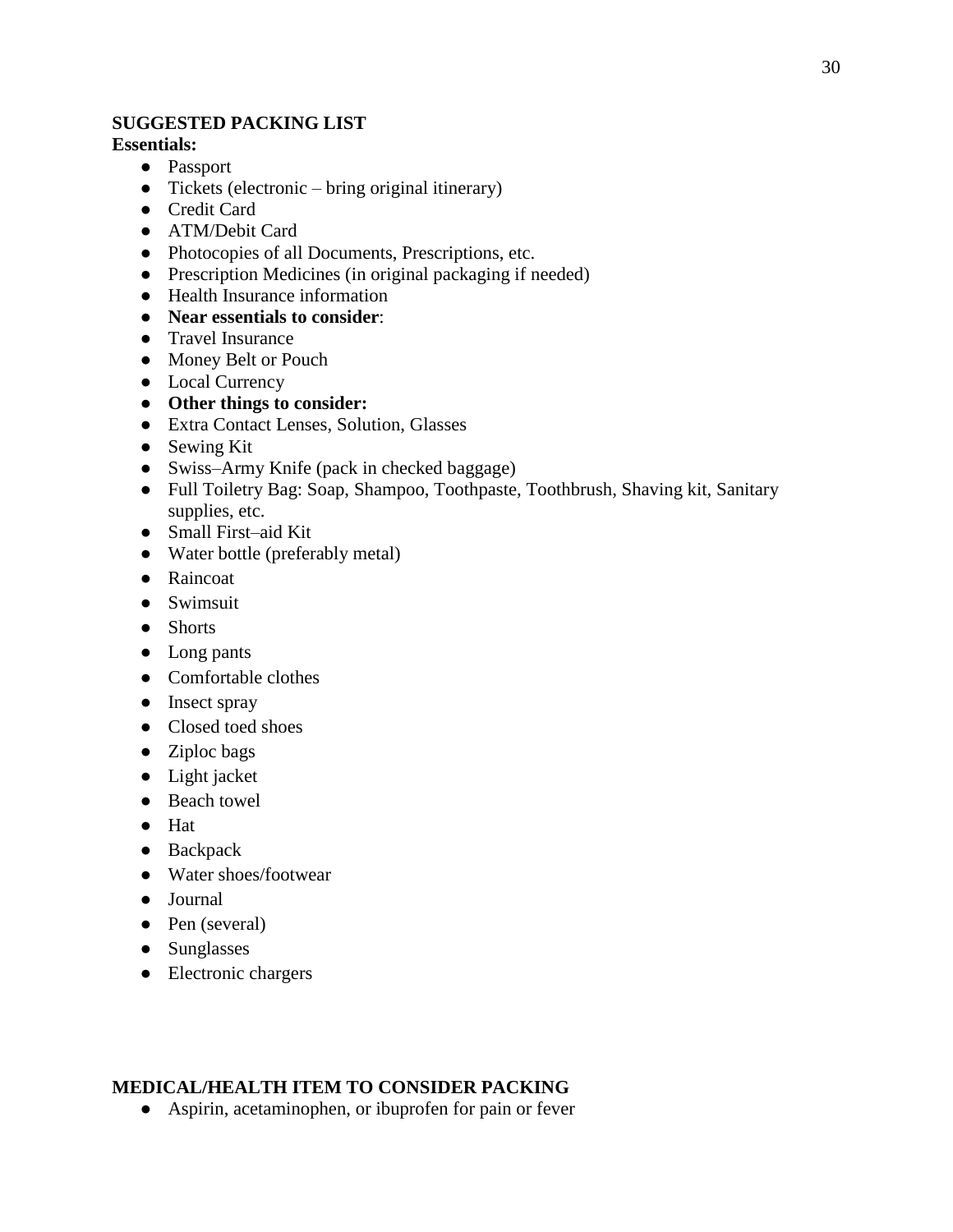- Antihistamine (such as Zyrtec or Benadryl) for allergies, to ease the itch of insect bites or stings, and to prevent motion sickness
- Chewable tablets for diarrhea or as an antacid.
- Triple antibiotic ointment for cuts and scratches
- Bandages, Band-Aids, moleskin for blisters
- Tweezers
- Disposable or digital thermometers
- Cold and flu tablets and throat lozenges
- Mole Skin for blisters
- Contact lens solution/cleaning system and an extra pair of glasses
- Hand sanitizer/disinfecting hand wipes
- Insect repellent-CDC recommends repellants with 20-35% DEET which lasts up to 12 hours (lower percentage means more frequent application).
- Sunscreen and lip balm with SPF, aloe gel for sunburns
- Feminine hygiene products (they are sometimes difficult to find abroad)

#### Students

Money for luggage fees (This is usually \$30.00 per checked bag per trip)

Notify bank if using credit/bank cards out of country

US dollars can be used in country (low denominations - under \$20.00)

Pack as light as you can - suitcase weight/souvenirs

Be sure to budget funds for entire trip (travel day food is not included)

Use WIFI at hotels or get international plan for phones

Leave electronics to minimum

Bring medicine in original packaging and personal items with you

3 oz rule for carry on.

Pack items in carry-on in clear Ziploc bag

Don't bring jewelry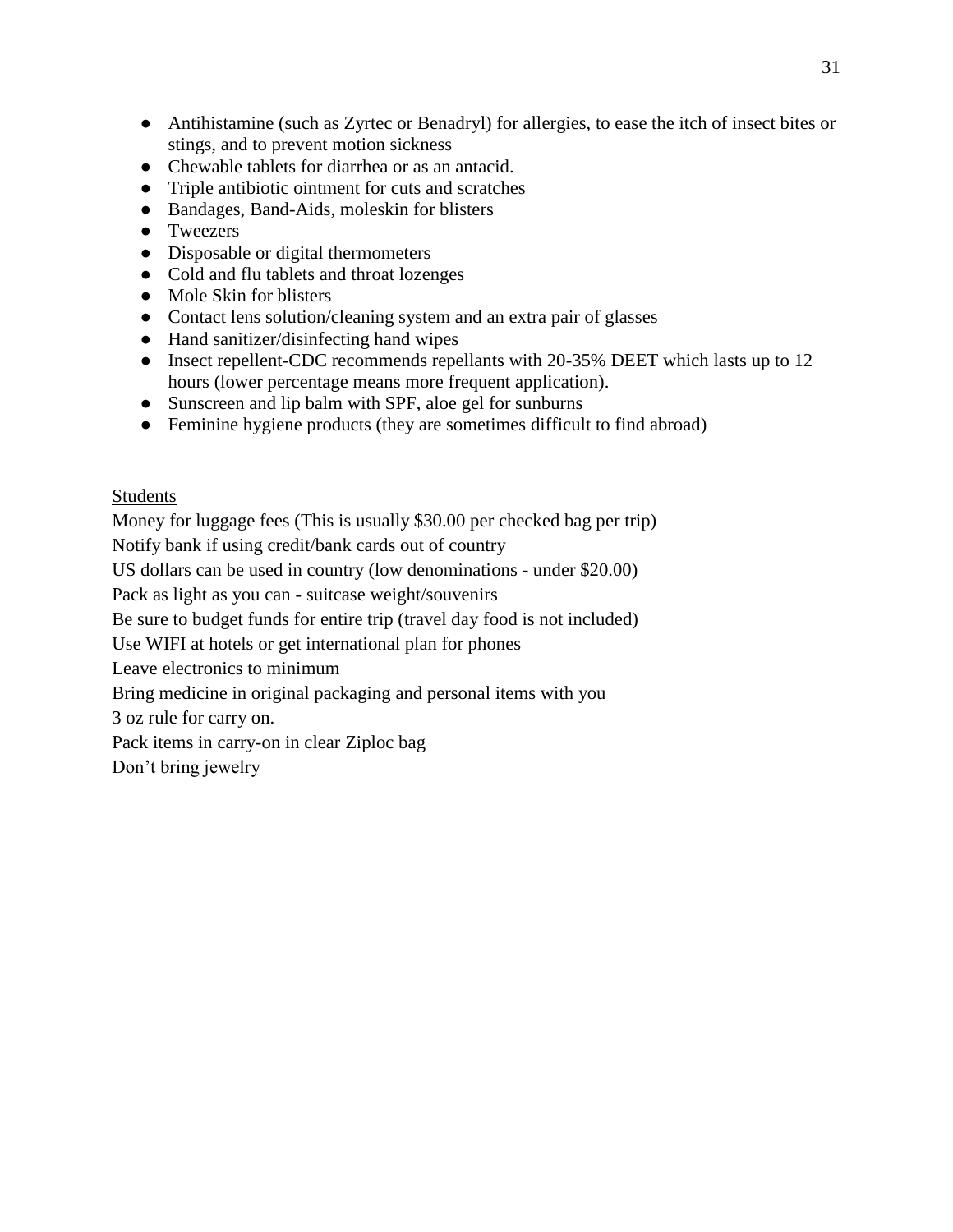# **Emergency Contact Information Sheet**

# **For Study Abroad Program**